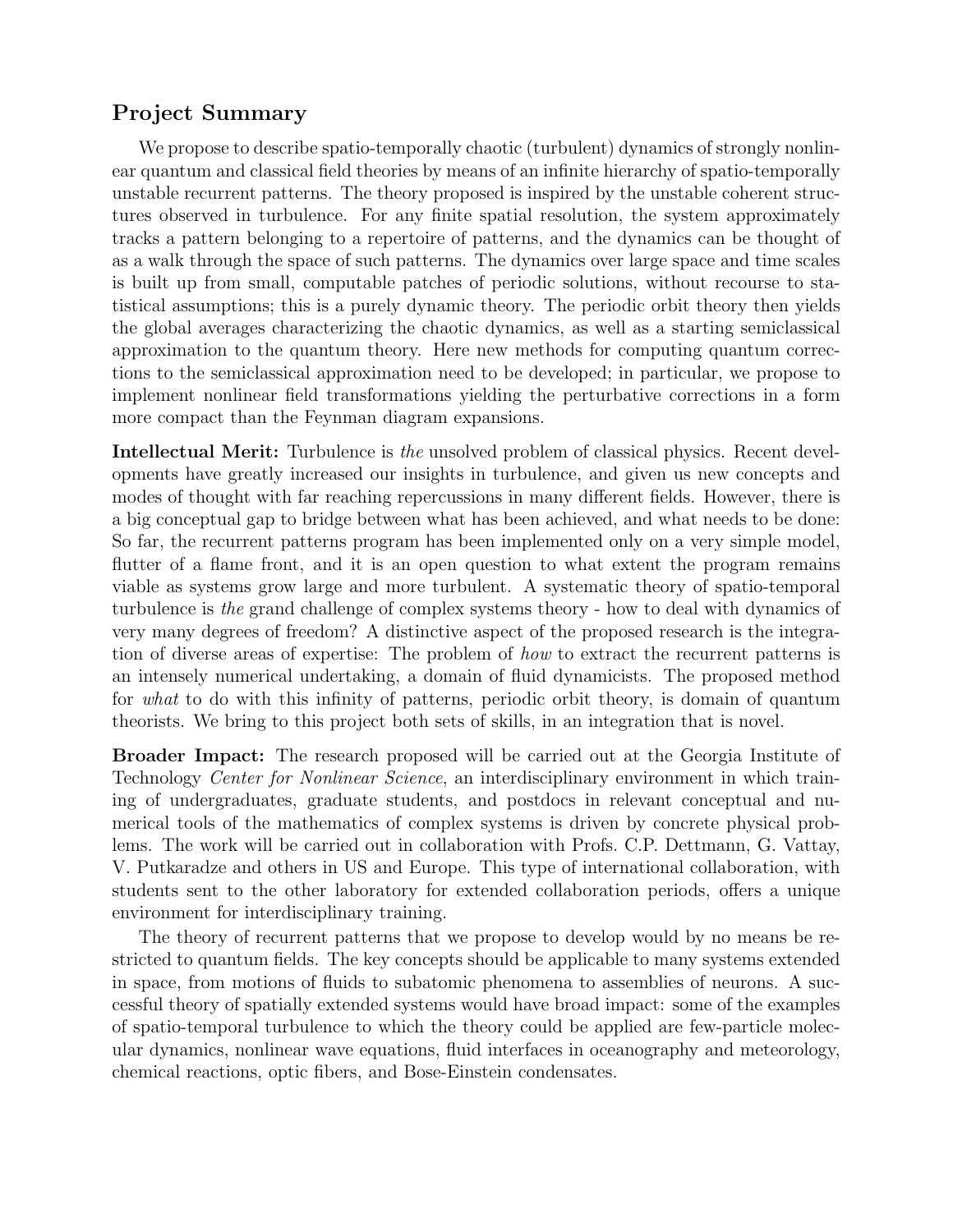# Project description: Chaotic Field Theory Predrag Cvitanović, School of Physics, Georgia Institute of Technology

We start by sketching the challenge of a "Chaotic field theory," and the need for a deeper understanding of classical turbulence that such theory presupposes. Then we illustrate the applicability of recurrent patterns program by an investigation of what perhaps is the simplest known example of turbulence, the Kuramoto-Sivashinsky system. We conclude by discussing what needs to be done.

# 1 Introduction

Formulated in 1946-49 and tested through 1970's, quantum electrodynamics takes free electrons and photons as its point of departure, with nonlinear effects taken in account perturbatively in terms of Feynman diagrams, as corrections of order  $(\alpha/\pi)^n = (0.002322819...)^n$ . QED is a wildly successful theory, with Kinoshita's [1] calculation of the electron magnetic moment agreeing with Dehmelt's experiments [2] to 12 significant digits.

Quantum chromodynamics perturbative calculations seemed the natural next step, the only new feature being the gluon-gluon interactions. However, in this case the Feynman–diagrammatic expansions for observables such as the meson and hadron masses failed us utterly, perhaps because the expansion parameter is of order 1. We say perhaps, because more likely the error in this case is thinking in terms of quarks and gluons in the first place. Strongly nonlinear field theories require radically different approaches, and in 1970's, with a deeper appreciation of the connections between field theory and statistical mechanics, their re-examination led to path integral formulations such as the lattice QCD [3]. In lattice theories quantum fluctuations explore the full gauge group manifold, and classical dynamics of Yang-Mills fields plays no role.

We propose to re-examine here the path integral formulation and the role that the classical solutions play in quantization of strongly nonlinear fields. In the path integral formulation of a field theory the dominant contributions come from saddlepoints, the classical solutions of equations of motion. Usually one imagines one dominant saddle point, the "vacuum":



one dominant extremum an infinity of instanton saddles

The Feynman diagrams of QED and QCD are nothing more than a scheme to compute the correction terms to this starting semiclassical, Gaussian saddlepoint approximation. But there might be other saddles. That field theories might have a rich repertoire of classical solutions became apparent with the discovery of instantons [4], analytic solutions of the classical  $SU(2)$  Yang-Mills equations of motion, and the realization that the associated instanton vacua receive contributions from countable ∞'s of saddles. What is not clear is whether these are the important classical saddles. Could it be that the strongly nonlinear theories are dominated by altogether different classical solutions?

The search for the classical solutions of nonlinear field theories such as the Yang-Mills and gravity has so far been neither very successful nor very systematic. In modern field theories the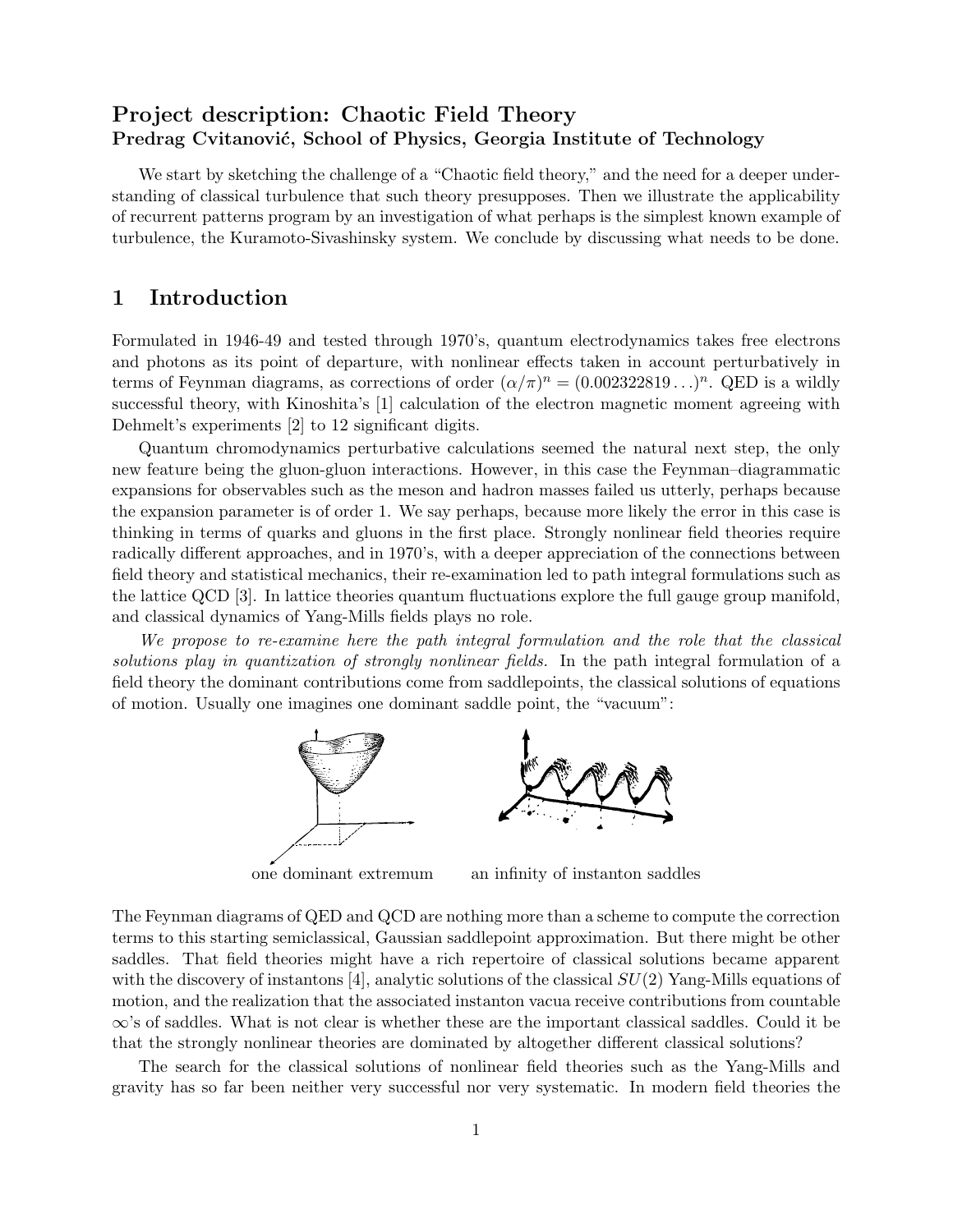main emphasis has been on symmetries as guiding principles in writing down the actions. The dynamics tends to be neglected, and understandably so, because the wealth of the classical solutions of nonlinear systems can be truly bewildering. If the classical behavior of these theories is anything like that of the field theories that describe the classical world — the hydrodynamics, the magnetohydrodynamics, the Ginzburg-Landau system — there should be very many solutions, with very few of the important ones analytical in form; the strongly nonlinear classical field theories are turbulent, after all. Furthermore, there is not a dimmest hope that such solutions are either beautiful or analytic, and there is not much enthusiasm for grinding out numerical solutions as long as one lacks ideas on what to do with them.

By late 1970's it was generally understood that even the simplest nonlinear systems exhibit chaos. Chaos is the norm also for generic Hamiltonian flows, and for path integrals that implies that instead of a few, or countably few saddles, classical solutions populate fractal sets of saddles.



For the path-integral formulation of quantum mechanics such solutions were discovered and accounted for by Gutzwiller [5] in late 1960's. In this framework the spectrum of the theory is computed from a set of its unstable classical periodic solutions. The new aspect is that the individual saddles for classically chaotic systems are nothing like the harmonic oscillator degrees of freedom, the quarks and gluons of QCD — they are all unstable and highly nontrivial, accessible only by numerical techniques.

So, if one is to develop a semiclassical field theory of systems that are classically chaotic or "turbulent," the problem one faces is twofold

- 1) determine and classify the classical solutions of nonlinear field theories.
- 2) develop methods for calculating perturbative corrections to these classical saddles.

In what follows we shall give an overview over the status of this program.

The first task, a systematic exploration of solutions of field theory, has so far been implemented only for one of the very simplest field theories, the 1-dimensional Kuramoto-Sivashinsky system. We sketch below how its spatio-temporally chaotic dynamics can be described in terms of spatiotemporally recurrent unstable patterns. For the second task, the theory of perturbative corrections, we shall turn to an even simpler system; a weakly stochastic mapping in 1-dimension. The new aspect of the theory is that now the corrections have to be computed saddle by saddle. In sect. 4.1 to sect. 4.3 we discuss three distinct methods for their evaluation.

### 2 Unstable recurrent patterns in classical field theories

Field theories such as 4-dimensional QCD or gravity have many dimensions, symmetries, tensorial indices. They are far too complicated for exploratory forays into this forbidding terrain. We start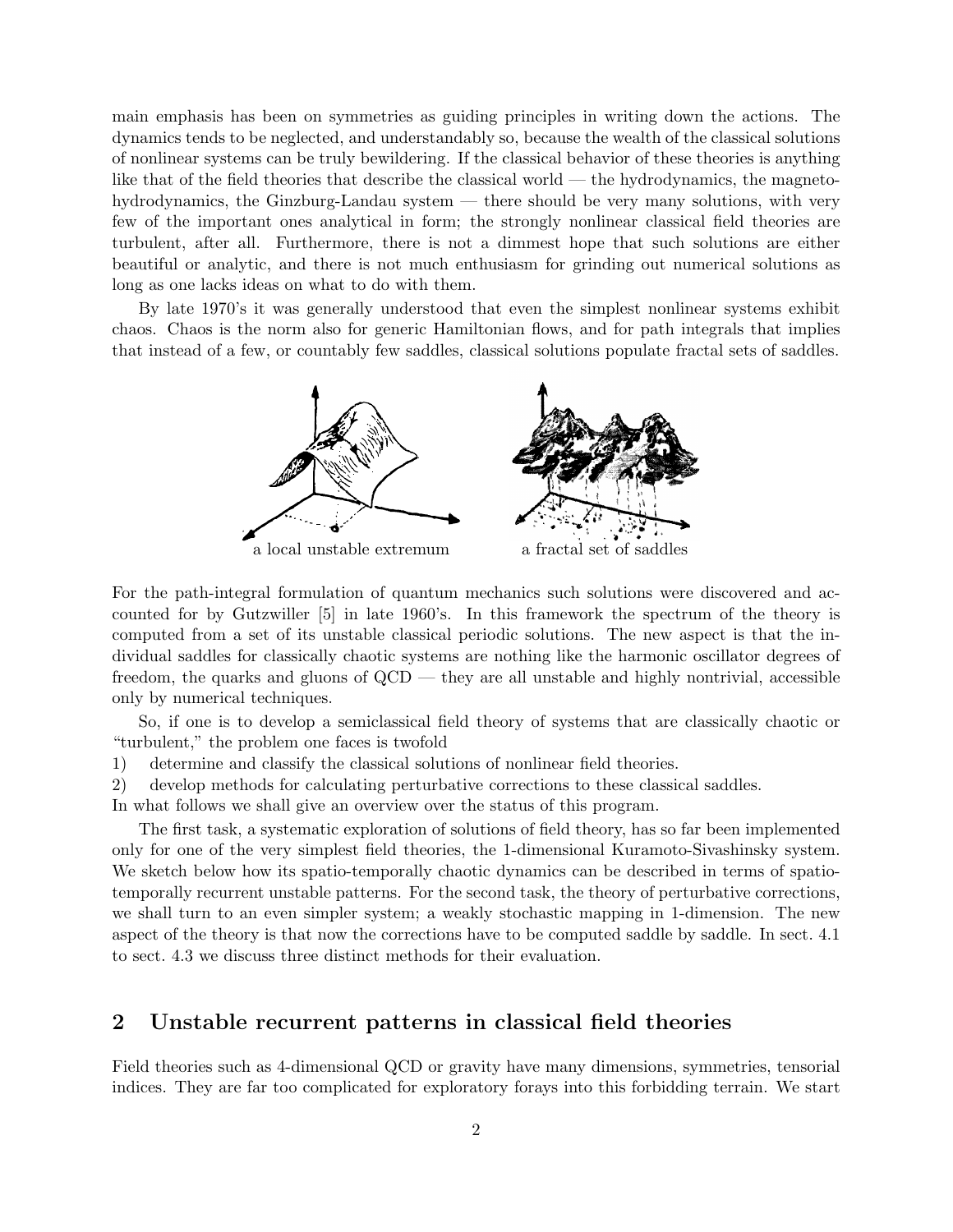instead by taking a simple spatio-temporally chaotic nonlinear system of physical interest, and investigate the nature of its solutions.

One of the simplest and extensively studied spatially extended dynamical systems is the Kuramoto-Sivashinsky system [6] (see Holmes, Lumley and Berkooz [8] for a delightful introduction to the subject):

$$
u_t = (u^2)_x - u_{xx} - \nu u_{xxxx} \tag{1}
$$

which arises as an amplitude equation for interfacial instabilities in a variety of contexts, such as flame front. Amplitude  $u(x, t)$  has compact support, with  $x \in [0, 2\pi]$  a periodic space coordinate. The  $(u^2)_x$  term makes this a nonlinear system, t is the time, and  $\nu$  is a "viscosity" damping parameter that irons out any sharp features. Numerical simulations demonstrate that as the viscosity decreases (or the size of the system increases), the "flame front" becomes increasingly unstable and turbulent. The task of the theory is to describe this spatio-temporal turbulence and yield quantitative predictions for its measurable consequences.

Armed with a computer and a great deal of skill, one can obtain a numerical solution to a nonlinear PDE. The real question is; once a solution is found, what is to be done with it? The periodic orbit theory is an answer to this question.

Dynamics drives a given spatially extended system through a repertoire of unstable patterns; as we watch a "turbulent" system evolve, every so often we catch a glimpse of a familiar pattern:



For any finite spatial resolution, the system follows approximately for a finite time a pattern belonging to a finite alphabet of admissible patterns, and the long term dynamics can be thought of as a walk through the space of such patterns, just as chaotic dynamics with a low dimensional attractor can be thought of as a succession of nearly periodic (but unstable) motions. The periodic orbit theory provides the machinery that converts this intuitive picture into a precise calculation scheme. For extended systems the theory gives a description of the asymptotics of partial differential equations in terms of recurrent spatio-temporal patterns.

We have proposed that the Kuramoto-Sivashinsky system (1) be used as a laboratory for exploring such ideas. We now summarize the published results obtained so far in this direction by Christiansen et al. [7] and Zoldi and Greenside [9].

The solution  $u(x, t) = u(x + 2\pi, t)$  is periodic on the  $x \in [0, 2\pi]$  interval, so one (but by no means only) way to solve such equations is to expand  $u(x, t)$  in a discrete spatial Fourier series

$$
u(x,t) = i \sum_{k=-\infty}^{+\infty} a_k(t) e^{ikx} . \tag{2}
$$

Restrict the consideration to the subspace of odd solutions  $u(x,t) = -u(-x,t)$  for which  $a_k$  are real. Substitution of (2) into (1) yields the infinite ladder of evolution equations for the Fourier coefficients  $a_k$ :

$$
\dot{a}_k = (k^2 - \nu k^4) a_k - k \sum_{m = -\infty}^{\infty} a_m a_{k-m} \,. \tag{3}
$$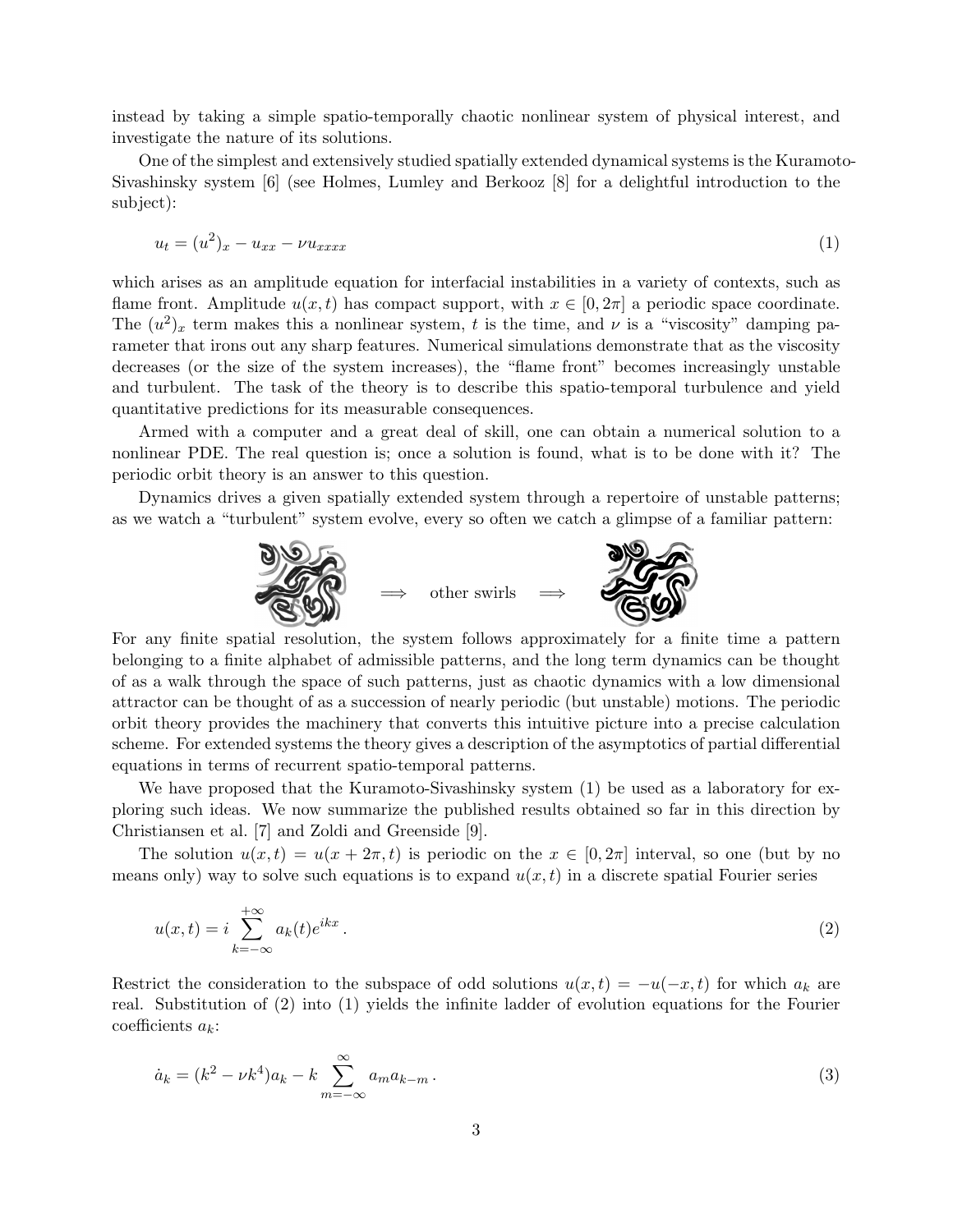

Figure 1: (a) The return map  $s_{n+1} = f(s_n)$  constructed from periodic solutions of the Kuramoto-Sivashinsky equations (1),  $\nu = 0.029910$ , with s the distance measured along the unstable manifold of the fixed point  $\overline{1}$ . Periodic points  $\overline{0}$  and  $\overline{0}\overline{1}$  are also indicated. (b) One time period of the Spatiotemporally periodic solution  $u_0(x, t)$  of the Kuramoto-Sivashinsky system, viscosity parameter  $\nu =$ 0.029910. From ref. [7].

 $u(x,t) = 0$  is a fixed point of (1), with the  $k^2 \nu < 1$  long wavelength modes of this fixed point linearly unstable, and the short wavelength modes stable. For  $\nu > 1$ ,  $u(x, t) = 0$  is the globally attractive stable fixed point; starting with  $\nu = 1$  the solutions go through a rich sequence of bifurcations, and myriad unstable periodic solutions whose number grows exponentially with period.

The essential limitation on the numerical studies undertaken so far have been computational constraints: in truncation of high modes in the expansion (3), sufficiently many have to be retained to ensure the dynamics is accurately represented. Christiansen et al. [7] have examined the dynamics for values of the damping parameter close to the onset of chaos, while Zoldi and Greenside [9] have explored somewhat more turbulent values of  $\nu$ . With improvement of numerical codes considerably more turbulent regimes should become accessible, and will be investigated within the project proposed here.

One pleasant surprise is that even though one is dealing with (infinite dimensional) PDEs, for strong dissipation values of parameters the spatio-temporal chaos is sufficiently weak that the flow can be visualised as an approximately 1-dimensional Poincaré return map  $s \to f(s)$  from the unstable manifold of the shortest periodic point onto its neighborhood, see figure 1(a). This representation makes it possible to systematically determine all nearby periodic solutions up to a given maximal period.

So far some 1,000 prime cycles have been determined numerically for various values of viscosity. In figure 1(b) we plot  $u_0(x, t)$  corresponding to the 0-cycle. The difference between this solution and the other shortest period solution is of the order of 50% of a typical variation in the amplitude of  $u(x, t)$ , so the chaotic dynamics is already exploring a sizable swath in the space of possible patterns even so close to the onset of spatio-temporal chaos. Other solutions, plotted in the configuration space, exhibit the same overall gross structure. Together they form the repertoire of the recurrent spatio-temporal patterns that is being explored by the turbulent dynamics.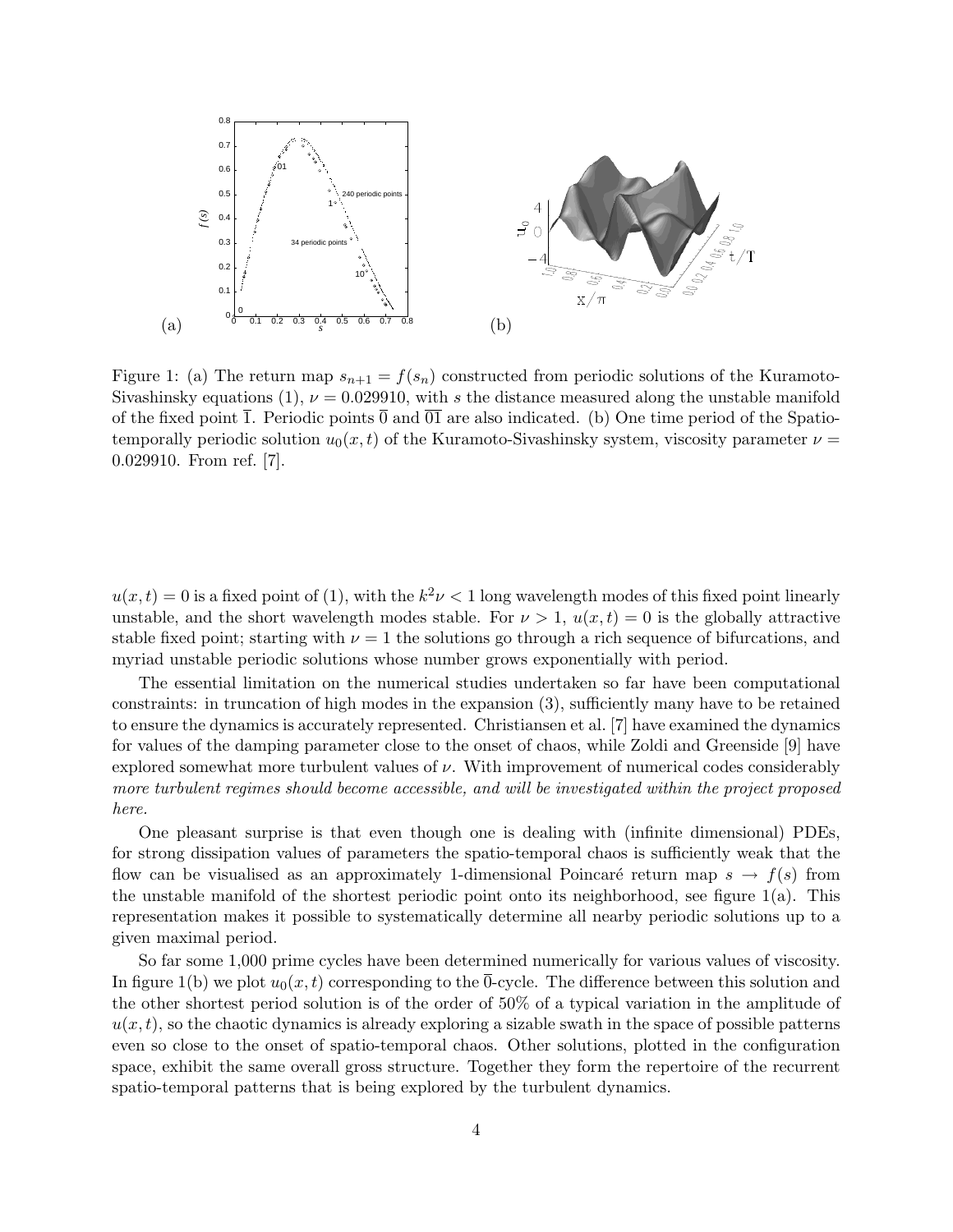### 3 Theory of recurrent patterns

Now we turn to the central issue; qualitatively, these solutions demonstrate that the recurrent patterns can be found, but how is this information to be used quantitatively? This is what the periodic orbit theory is about; it offers the machinery that assembles the topological and the quantitative information about individual solutions into accurate predictions about measurable global averages, such as the Lyapunov exponents and correlation functions.

Very briefly (for a detailed exposition consult refs. [11, 12]), the task of any theory that aspires to be a theory of chaotic, turbulent systems is is to predict the value of an "observable" a from the spatial and time averages evaluated along dynamical trajectories  $x(t)$ 

$$
\langle a \rangle = \lim_{t \to \infty} \frac{1}{t} \left\langle A^t \right\rangle, \qquad A^t(x) = \int_0^t d\tau \, a(x(\tau)).
$$

where  $x(t)$  is a point in a high- (and in this context, infinite-) dimensional state space. The key idea of the periodic orbit theory is to extract this average from the leading eigenvalue of the evolution operator  $\mathcal{L}^t(x, y) = \delta(y - x(t))e^{\beta A^t(x)}$  via the trace formula [10]

$$
\operatorname{tr}\mathcal{L}^t = \sum_p \left( \sum_p \right)^{n} = \sum_p \sum_{r=1}^{\infty} \frac{T_p \,\delta(t - rT_p)}{\left| \det \left( \mathbf{1} - \mathbf{J}_p^r \right) \right|} e^{r\beta A_p} \tag{4}
$$

which relates the spectrum of the evolution operator to a sum over prime periodic solutions  $p$  of the dynamical system and their repeats r.

What does this formula mean? Prime cycles partition the dynamical space into neighborhoods, each cycle enclosed by a tube whose volume is the product of its length  $T_p$  and its thickness  $|\det(\mathbf{1}-\mathbf{J}_p)|^{-1}$ . The trace picks up a periodic orbit contribution only when the time t equals a prime period or its repeat, a constraint enforced here by  $\delta(t - rT_p)$ .  $J_p$  is the Jacobian of cycle p, so for long cycles  $\left|\det\left(\mathbf{1}-\mathbf{J}_p^r\right)\right| \approx \text{(product of expanding eigenvalues)},$  and the contribution of long and very unstable cycles are exponentially small compared to the short cycles which dominate trace formulas. The number of contracting directions and the overall dimension of the dynamical space is immaterial; that is why the theory also applies to (infinite-dimensional) PDEs. All this information is purely geometric, intrinsic to the flow, coordinate reparametrization invariant, and the same for any average one might wish to compute. The information related to a specific observable is carried by the weight  $e^{\beta A_p}$ , the periodic orbit estimate of the contribution of  $e^{\beta A^t(x)}$  from the p-cycle neighborhood.

The intuitive meaning of a trace formula is that it expresses the average  $\langle e^{\beta A^t} \rangle$  as a discretized integral

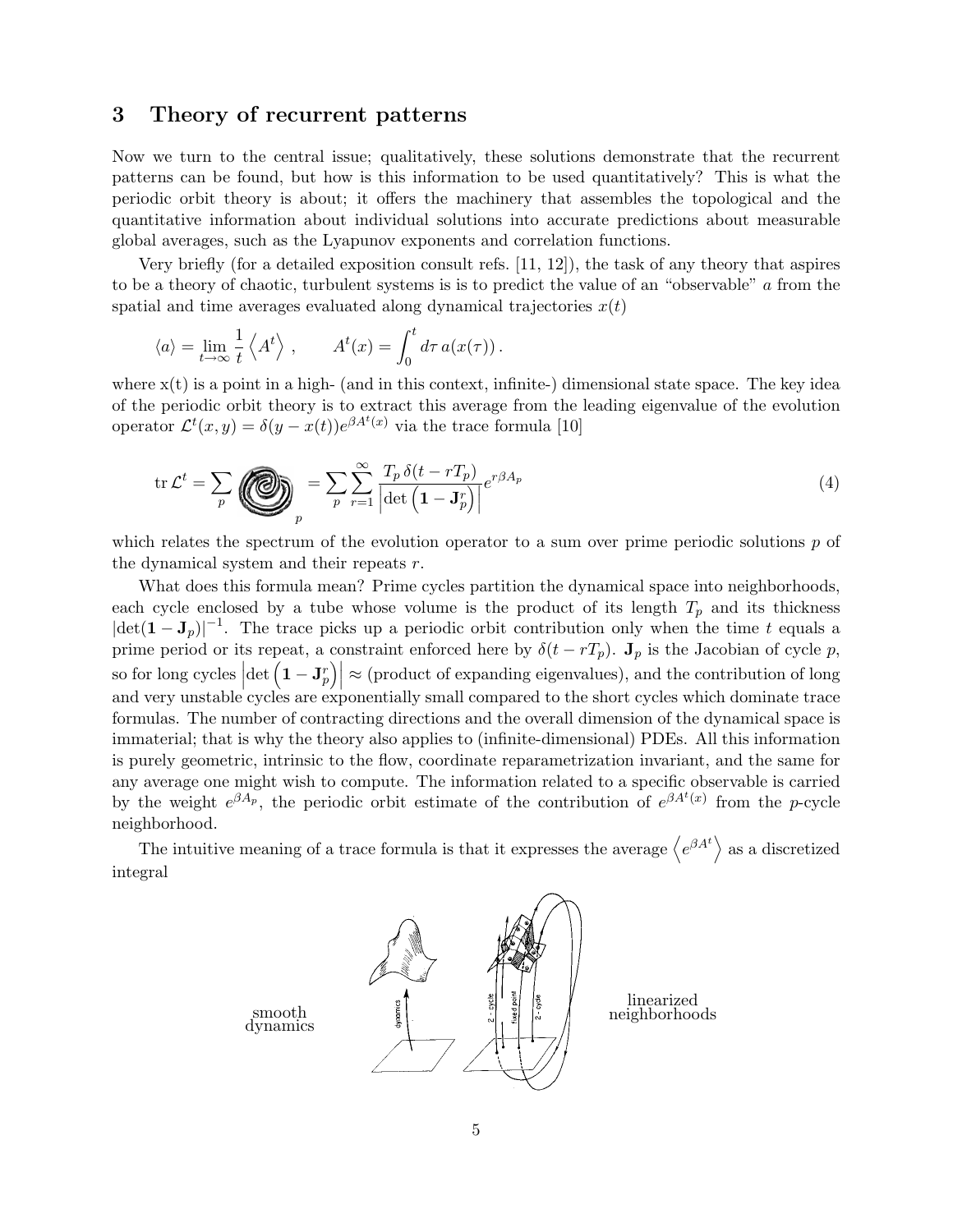over the dynamical space partitioned topologically into a repertoire of spatio-temporal patterns, each weighted by the likelihood of pattern's occurrence in the long time evolution of the system.

Periodic solutions are important because they form the skeleton of the invariant set of the long time dynamics, with cycles ordered hierarchically; short cycles give dominant contributions to the invariant set, longer cycles corrections. Errors due to neglecting long cycles can be bounded, and for nice hyperbolic systems they fall off exponentially or even super-exponentially with the cutoff cycle length [13]. Short cycles can be accurately determined and global averages (such as Lyapunov exponents and escape rates) can be computed from short cycles by means of cycle expansions.

The Kuramoto-Sivashinsky periodic orbit calculations of Lyapunov exponents and escape rates [7] demonstrate that the periodic orbit theory can be used to predict observable averages for deterministic but classically chaotic spatio-temporal systems. In this particular application, the main problem is not how to compute such averages — periodic orbit theory as well as direct numerical simulations can handle that — but rather that there is no consensus on what the sensible experimental observables are worth predicting.

It should be obvious, and it still needs to be said: the spatio-temporally periodic solutions are not to be thought of as eigenmodes, a good linear basis for expressing solutions of the equations of motion. Something like a dilute instant approximation makes no sense at all for strongly nonlinear systems that we are considering here. As the equations are nonlinear, the periodic solutions are in no sense additive, and their linear superpositions are not solutions.



Instead, it is the trace formulas and spectral determinants of the periodic orbit theory that prescribe how the repertoire of admissible spatio-temporal patterns is to be systematically explored, and how these solutions are to be put together in order to predict measurable observables.

Suppose that the above program is successfully carried out for classical solutions of some field theory. What are we to make of this information if we are interested in the quantum behavior of the system? In the semiclassical quantization the classical solutions are the starting approximation.

# 4 Saddlepoint expansions for stochastic path integrals

For the same pragmatic reasons that we found it profitable to shy away from facing the 4 dimensional QCD head on in the above exploratory foray into a strongly nonlinear field theory, we shall start out by trying to understand the structure of perturbative corrections for systems radically simpler than a full-fledged quantum field theory. First, instead of perturbative corrections to the quantum problem, we shall start by exploring the perturbative corrections to weakly stochastic flows. Second, instead of continuous time flows, we shall start by a study of a discrete time process.

For discrete time dynamics a Langevin trajectory in presence of additive noise is generated by iteration

$$
x_{n+1} = f(x_n) + \sigma \xi_n \,,\tag{5}
$$

where  $f(x)$  is a map,  $\xi_n$  a random variable, and  $\sigma$  parametrizes the noise strength. In what follows we assume that  $\xi_n$  are uncorrelated, and that the mapping  $f(x)$  is one-dimensional and expanding,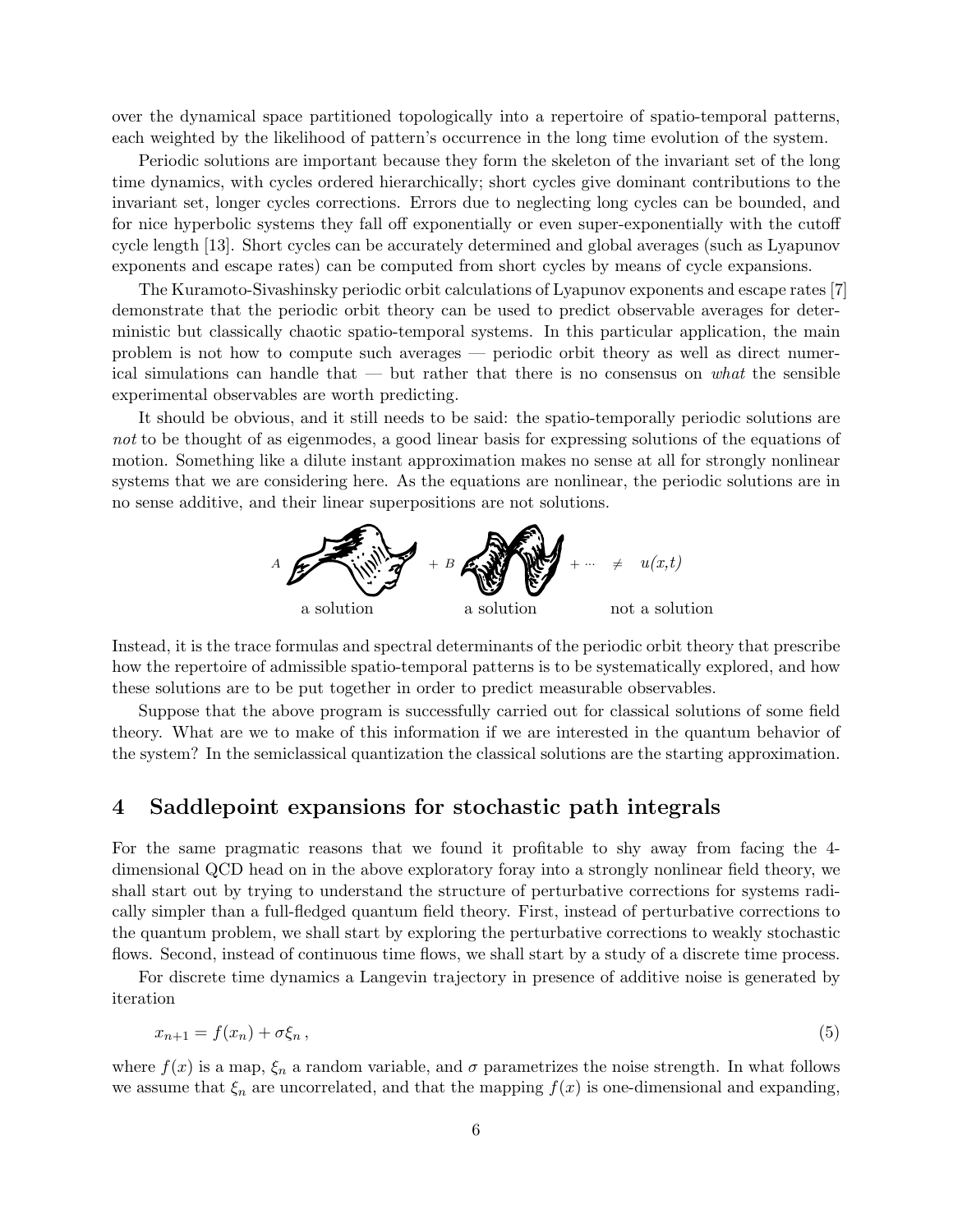but we expect that the form of the results will remain the same for higher dimensions, including the field theory example of the preceding section.

Tracking an individual noisy trajectory does not make much sense; what makes sense is the Fokker-Planck formulation, where one considers instead evolution of an ensemble of trajectories. An initial density of trajectories  $\phi_0(x)$  evolves with time as

$$
\phi_{n+1}(y) = (\mathcal{L} \circ \phi_n)(y) = \int dx \, \mathcal{L}(y, x)\phi_n(x) \tag{6}
$$

where  $\mathcal L$  is the evolution operator

$$
\mathcal{L}(y,x) = \int \delta(y - f(x) - \sigma\xi) P(\xi) d\xi = \sigma^{-1} P \left[ \sigma^{-1} (y - f(x)) \right], \tag{7}
$$

and  $\xi_n$  a random variable with the normalized distribution  $P(\xi)$ , centered on  $\xi = 0$ .

If the noise is weak, the goal of the theory is to compute the perturbative corrections to the eigenvalues  $\nu$  of  $\mathcal L$  order by order in the noise strength  $\sigma$ ,

$$
\nu(\sigma) = \sum_{m=0}^{\infty} \nu^{(m)} \frac{\sigma^m}{m!}.
$$

One way to get at the spectrum of  $\mathcal L$  is to consider the discrete Laplace transform of  $\mathcal L^n$ , or the resolvent

$$
\sum_{n=1}^{\infty} z^n \text{tr} \mathcal{L}^n = \text{tr} \frac{z \mathcal{L}}{1 - z \mathcal{L}} = \sum_{\alpha=0}^{\infty} \frac{z \nu_{\alpha}}{1 - z \nu_{\alpha}}
$$
(8)

which has a pole at every  $z = \nu_{\alpha}^{-1}$ .

The effects of weak noise are of interest in their own right, as any deterministic evolution that occurs in nature is affected by noise. However, what is most important in the present context is the fact that the form of perturbative corrections for the stochastic problem is the same as for the quantum problem, and still the actual calculations are sufficiently simple that one can explore many more orders in perturbation theory than would be possible for a full-fledged field theory, and develop new perturbative methods.

The first method we apply is the standard Feynman-diagrammatic expansion. For semiclassical quantum mechanics of a classically chaotic system such calculation was first carried out by Gaspard [14]. Our stochastic version [15] reveals features not so readily apparent in the quantum calculation.

The Feynman diagram method becomes unwieldy at higher orders. The second method, one that we have introduced in ref. [16], is based on Rugh's [13] explicit matrix representation of the evolution operator. If one is interested in evaluating numerically many orders of perturbation theory and many eigenvalues, this method is currently unsurpassed.

The third approach, the smooth conjugacies introduced by us in ref. [17], seems to be an altogether new idea in field theory. In this approach the neighborhood of each saddlepoint is rectified by an appropriate nonlinear field transformation, with the focus shifted from the dynamics in the original field variables to the properties of the conjugacy transformation.

#### 4.1 Feynman diagrammatic expansions

We start our computation of the weak noise corrections to the spectrum of  $\mathcal L$  by calculating the trace of the *n*-th iterate of the stochastic evolution operator  $\mathcal{L}$ . A convenient choice of noise is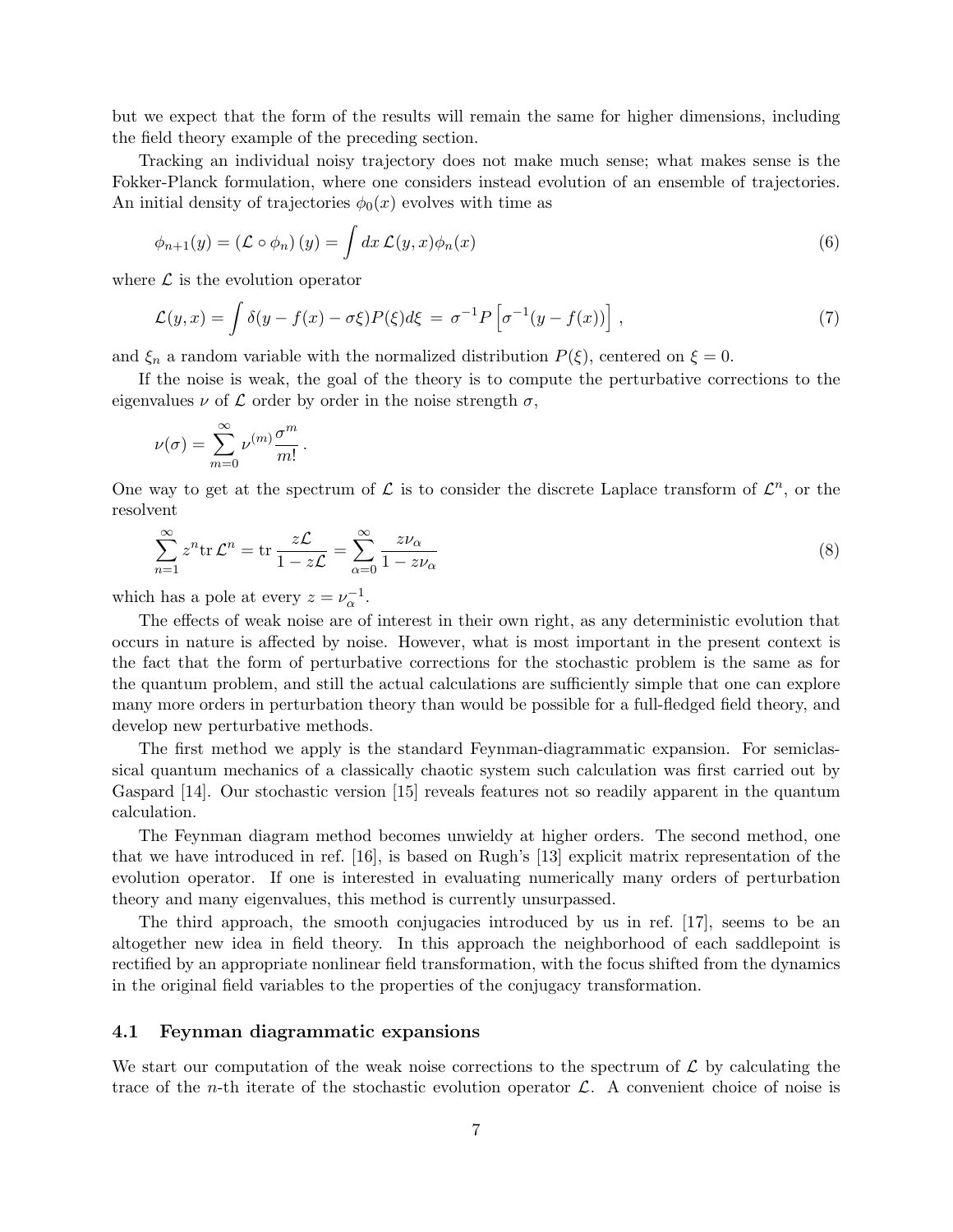Gaussian,  $P(\xi) = e^{-\xi^2/2}/\sqrt{2\pi}$ , with the trace given by an *n*-dimensional integral on *n* points along a discrete periodic chain

$$
\text{tr}\,\mathcal{L}^n = \int dx_0 \cdots dx_{n-1} \mathcal{L}(x_0, x_{n-1}) \cdots \mathcal{L}(x_1, x_0)
$$
\n
$$
= \int [dx] \exp \left\{ -\frac{1}{2\sigma^2} \sum_a \left[ x_{a+1} - f(x_a) \right]^2 \right\}, \quad x_n = x_0, \qquad [dx] = \prod_{a=0}^{n-1} \frac{dx_a}{\sqrt{2\pi\sigma^2}}. \tag{9}
$$

The choice of Gaussian noise is not essential, as the methods that we develop here apply equally well to other noise distributions, and more generally to the space dependent noise distributions  $P(x,\xi)$ . As the neighborhood of any trajectory is nonlinearly distorted by the flow, the integrated noise is anyway never Gaussian.

If the classical dynamics is hyperbolic, periodic solutions of given finite period  $n$  are isolated. Furthermore, if the noise broadening  $\sigma$  is sufficiently weak they remain distinct, and the dominant contributions come from neighborhoods of periodic points, the tubes sketched in the trace formula (4). In the saddlepoint approximation the trace (9) is given by the sum over neighborhoods of periodic points

$$
\operatorname{tr}\mathcal{L}^n \longrightarrow \operatorname{tr}\mathcal{L}^n|_{\mathrm{sc}} = \sum_{x_c \in \operatorname{Fix} f^n} e^{W_c} = \sum_p n_p \sum_{r=1}^{\infty} \delta_{n,n_p r} e^{W_{p^r}}.
$$
 (10)

As traces are cyclic,  $e^{W_c}$  is the same for all periodic points in a given cycle, independent of the choice of the starting point  $x_c$ , and the periodic point sum can be rewritten in terms of prime cycles p and their repeats. In the deterministic,  $\sigma \to 0$  limit this is the discrete time version of the classical trace formula (4). Effects such as noise induced tunnelling are not included in the weak noise approximation.

We now turn to the evaluation of  $W_{p^r}$ , the weight of the r-th repeat of prime cycle p. The contribution of the cycle point  $x_a$  neighborhood is best expressed in an intrinsic coordinate system, by centering the coordinate system on the cycle points,

$$
x_a \to x_a + \phi_a \,. \tag{11}
$$

From now on  $x_a$  will refer to the position of the a-th periodic point,  $\phi_a$  to the deviation of the noisy trajectory from the deterministic one,  $f_a(\phi_a)$  to the map (5) centered on the a-th cycle point, and  $f_a^{(m)}$  to its m-th derivative evaluated at the a-th cycle point:

$$
f_a(\phi_a) = f(x_a + \phi_a) - x_{a+1}, \qquad f'_a = f'(x_a), \quad f''_a = f''(x_a), \quad \cdots.
$$
 (12)

Rewriting the trace in vector notation, with x and  $f(x)$  n-dimensional column vectors with components  $x_a$  and  $f(x_a)$  respectively, expanding f in Taylor series around each of the periodic points in the orbit of  $x_c$ , separating out the quadratic part and integrating we obtain

$$
e^{W_c} = \int_c [d\phi] e^{-\left(\Delta^{-1}\phi - V'(\phi)\right)^2/2\sigma^2} = \int_c [d\phi] e^{-\frac{1}{2\sigma^2}\phi^T \frac{1}{\Delta^T \Delta} \phi + (\cdots)}
$$
  
=  $|\det \Delta| \int_c [d\varphi] e^{\sum \frac{1}{k} \text{tr}(\Delta V''(\phi))^k} e^{-\varphi^2/2\sigma^2}.$  (13)

The  $[n \times n]$  matrix  $\Delta$  arises from the quadratic part of the exponent, while all higher powers of  $\phi_a$ are collected in  $V(\phi)$ :

$$
\Delta_{ab}^{-1} \phi_b = -f'_a \phi_a + \phi_{a+1} , \qquad V(\phi) = \sum_a \sum_{m=2}^{\infty} f_a^{(m)} \frac{\phi_a^{m+1}}{(m+1)!} . \tag{14}
$$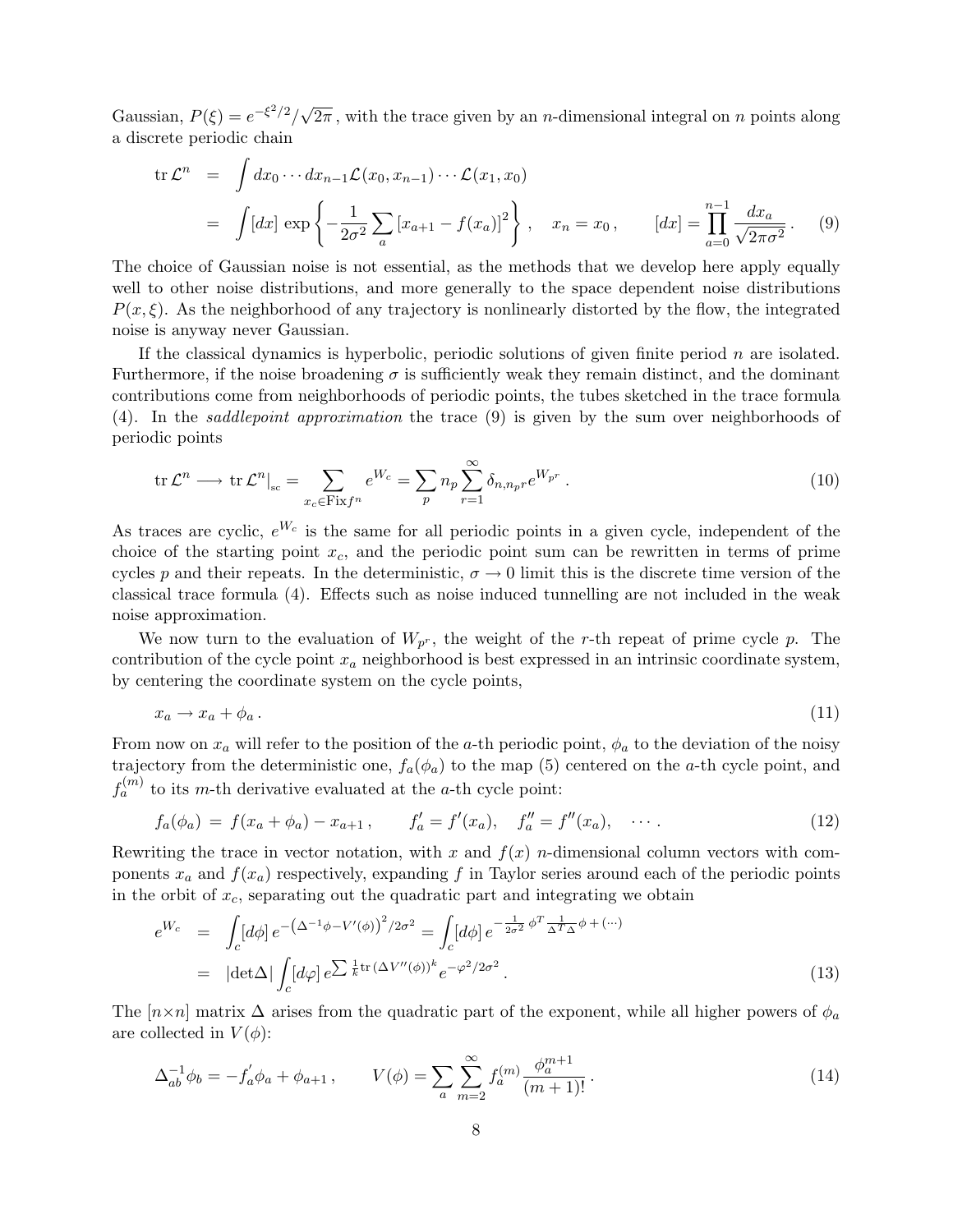The saddlepoint expansion is most conveniently evaluated in terms of Feynman diagrams, by drawing  $\Delta$  as a directed line, and the derivatives of V as the "interaction" vertices

$$
\Delta_{ab} = \longrightarrow, \quad f''_a = \longrightarrow, \quad f'''_a = \longrightarrow, \quad \ldots
$$

In the language of field theory,  $\Delta$  is the "free propagator". Its determinant

$$
|\det \Delta| = \frac{1}{|\Lambda_c - 1|}, \qquad \Lambda_c = \prod_{a=0}^{n-1} f'_a \tag{15}
$$

is the 1-dimensional version of the classical stability weight  $|\text{det}(\mathbf{1}-\mathbf{J})|^{-1}$  in (4), with  $\Lambda_c$  the stability of the *n*-cycle going through the periodic point  $x_c$ .

Standard methods [18] now yield the perturbation expansion in terms of the connected "vacuum bubbles"

$$
W_c = -\ln|\Lambda_c - 1| + \sum_{k=1}^{\infty} W_{c,2k} \sigma^{2k}
$$
  
\n
$$
W_{c,2} = \frac{1}{2} \bigodot \rightarrow \bigodot + \frac{1}{2} \bigodot \rightarrow \bullet \rightarrow \bigodot + \frac{1}{2} \bigodot + \frac{1}{2} \bigodot, \quad W_{c,4} = \cdots
$$
 (16)

In the usual field-theoretic calculations the  $W_{c,0}$  term corresponds to an overall volume term that cancels out in the expectation values. In contrast, as explained in sect. 3, here the  $e^{W_{c,0}} = |\Lambda_c - 1|^{-1}$ term is the classical volume of cycle c. Not only does this weight not cancel out in the expectation value formulas, it plays the key role both in classical and semiclassical trace formulas.

In the diagrams sketched above a propagator line connects  $x_a$  at time a with  $x_b$  at later time b by a deterministic trajectory. At time b noise induces a kick whose strength depends on the local curvature of the flow. A penalty of a factor  $\sigma$  is paid,  $m-1$  deterministic trajectories originate in the neighborhood of  $x_b$  from vertex  $V^{(m)}(x_b)$ , and the process repeats itself, each vertex carrying a penalty of  $\sigma$ , and higher derivatives of the  $f_b$ . Summing over all noise kick sequences encoded by a given diagram, and using the periodicity of the trace integral (9), we obtain expressions such as [15]

$$
\frac{r}{2} \frac{\Lambda_p^{2r} - 1}{\Lambda_p^2 - 1} \frac{\Lambda_p^r}{(\Lambda_p^r - 1)^3} \sum_{ab} \left( \frac{f_a^{"2}}{f_a^{'2}} - \frac{f_a^{"n}}{f_a'} \right) \prod_{d=b+1}^{a-1} f_d^{'2}.
$$
\n(17)

This particular sum is the value of the third Feynman diagram  $\sigma^2$  correction to r-th repeat of prime cycle  $p$  in (16). More algebra leads to similar contributions from the remaining diagrams. But the overall result is surprising; the dependence on the repeat number r factorizes, with each diagram yielding the same prefactor depending only on  $\Lambda_p^r$ . This remarkable fact will be explained in sect. 4.3. The result of the Feynman-diagrammatic calculations is the stochastic trace formula

$$
\text{tr}\,\frac{z\mathcal{L}}{1-z\mathcal{L}}\bigg|_{\text{sc}} = \sum_{p} \sum_{k=0}^{\infty} \frac{n_p \, t_{p,k}}{1-t_{p,k}}, \quad t_{p,k} = \frac{z^{n_p}}{|\Lambda_p|\Lambda_p^k} e^{\frac{\sigma^2}{2}w_{p,k}^{(2)} + O(\sigma^4)},\tag{18}
$$

where  $t_{p,k}$  is the k-th local eigenvalue evaluated on the p cycle. The deterministic,  $\sigma = 0$  part of this formula is the stochastic equivalent of the Gutzwiller semiclassical trace formula [5]. The  $σ<sup>2</sup>$  correction  $w_{p,k}^{(2)}$  is the stochastic analogue of Gaspard's  $\hbar$  correction [14]. At the moment the explicit formula is sufficiently unenlightening that we postpone writing it down to sect. 4.3.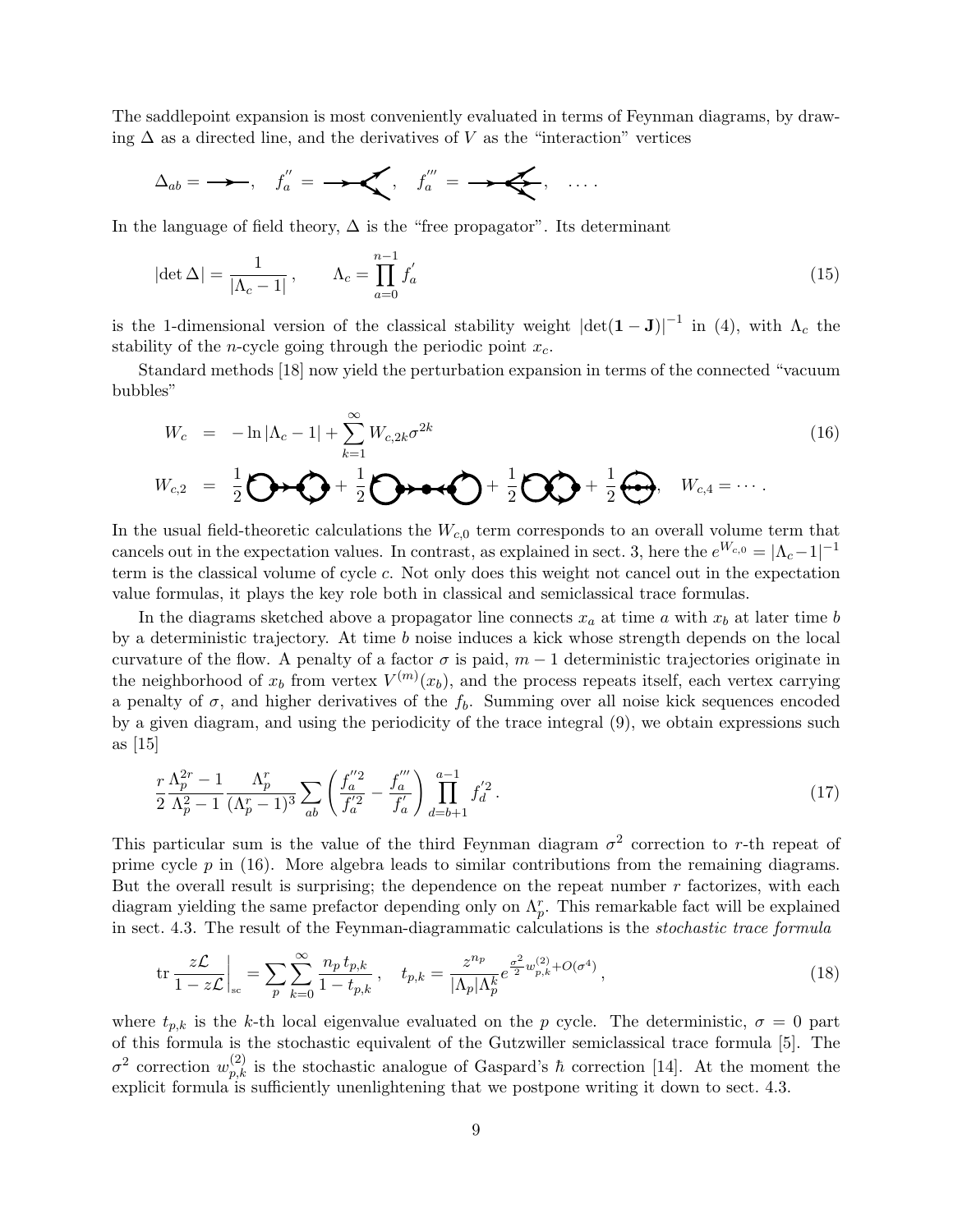While the diagrams are standard, the chaotic field theory calculations are considerably more demanding than is usually the case in field theory. Here there is no translational invariance along the chain, so the vertex strength depends on the position, and the free propagator is not diagonalized by a Fourier transform. Furthermore, here one is quantizing neither around a trivial vacuum, nor a countable infinity of analytically explicit soliton saddles, but around an infinity of nontrivial unstable hyperbolic saddles, accessible only by highly non-trivial numerical calculations.

Two aspects of the above perturbative results are a priori far from obvious: (a) that the structure of the periodic orbit theory should survive introduction of noise, and (b) a more subtle and surprising result, repeats of prime cycles can be re-summed and theory reduced to the dynamical zeta functions and spectral determinants of the same form as for deterministic systems.

Pushing the Feynman-diagrammatic approach to higher orders is laborious, and has not been attempted for this class of problems. As we shall now see, it is not smart to keep pushing it, either, as one can compute many more orders of perturbation theory by means of a matrix representation for  $\mathcal{L}$ .

#### 4.2 Evolution operator in a matrix representation

An expanding map  $f(x)$  takes an initial smooth distribution  $\phi(x)$  defined on a subinterval, stretches it out and overlays it over a larger interval. Repetition of this process smoothes the initial distribution  $\phi(x)$ , so it is natural to concentrate on smooth distributions  $\phi_n(x)$ , and represent them by their Taylor series. By expanding both  $\phi_n(x)$  and  $\phi_{n+1}(y)$  in (6) in Taylor series Rugh [13] derived a matrix representation of the evolution operator

$$
\int dx \, \mathcal{L}(y,x) \frac{x^m}{m!} = \sum_{m'} \frac{y^{m'}}{m'!} \mathbf{L}_{m'm} \,, \qquad m, m' = 0, 1, 2, \dots
$$

which maps the  $x^m$  component of the density of trajectories  $\phi_n(x)$  in (6) to the  $y^{m'}$  component of the density  $\phi_{n+1}(y)$  one time step later. The matrix elements follow by differentiating both sides with  $\frac{\partial^{m'} / \partial y^{m'}}{\partial n}$  and evaluating the integral

$$
\mathbf{L}_{m'm} = \frac{\partial^{m'}}{\partial y^{m'}} \int dx \, \mathcal{L}(y, x) \frac{x^m}{m!} \bigg|_{y=0} \,. \tag{19}
$$

In (7) we have written the evolution operator  $\mathcal L$  in terms of the Dirac delta function in order to emphasize that in the weak noise limit the stochastic trajectories are concentrated along the classical trajectory  $y = f(x)$ . Hence it is natural to expand the kernel in a Taylor series [20] in  $\sigma$ 

$$
\mathcal{L}(y,x) = \delta(y - f(x)) + \sum_{n=2}^{\infty} \frac{(-\sigma)^n}{n!} \delta^{(n)}(y - f(x)) \int \xi^n P(\xi) d\xi , \qquad (20)
$$

where  $\delta^{(n)}(y) = \frac{\partial^n}{\partial y^n} \delta(y)$ . This yields a representation of the evolution operator centered along the classical trajectory, dominated by the deterministic Perron-Frobenius operator  $\delta(y - f(x))$ , with corrections given by derivatives of delta functions weighted by moments of the noise distribution  $P_n = \int P(\xi) \xi^n d\xi$ . We again center the coordinate system on the cycle points as in (11), and also introduce a notation for the operator (7) centered on the  $x_a \rightarrow x_{a+1}$  segment of the classical trajectory

$$
\mathcal{L}_a(\phi_{a+1}, \phi_a) = \mathcal{L}(x_{a+1} + \phi_{a+1}, x_a + \phi_a).
$$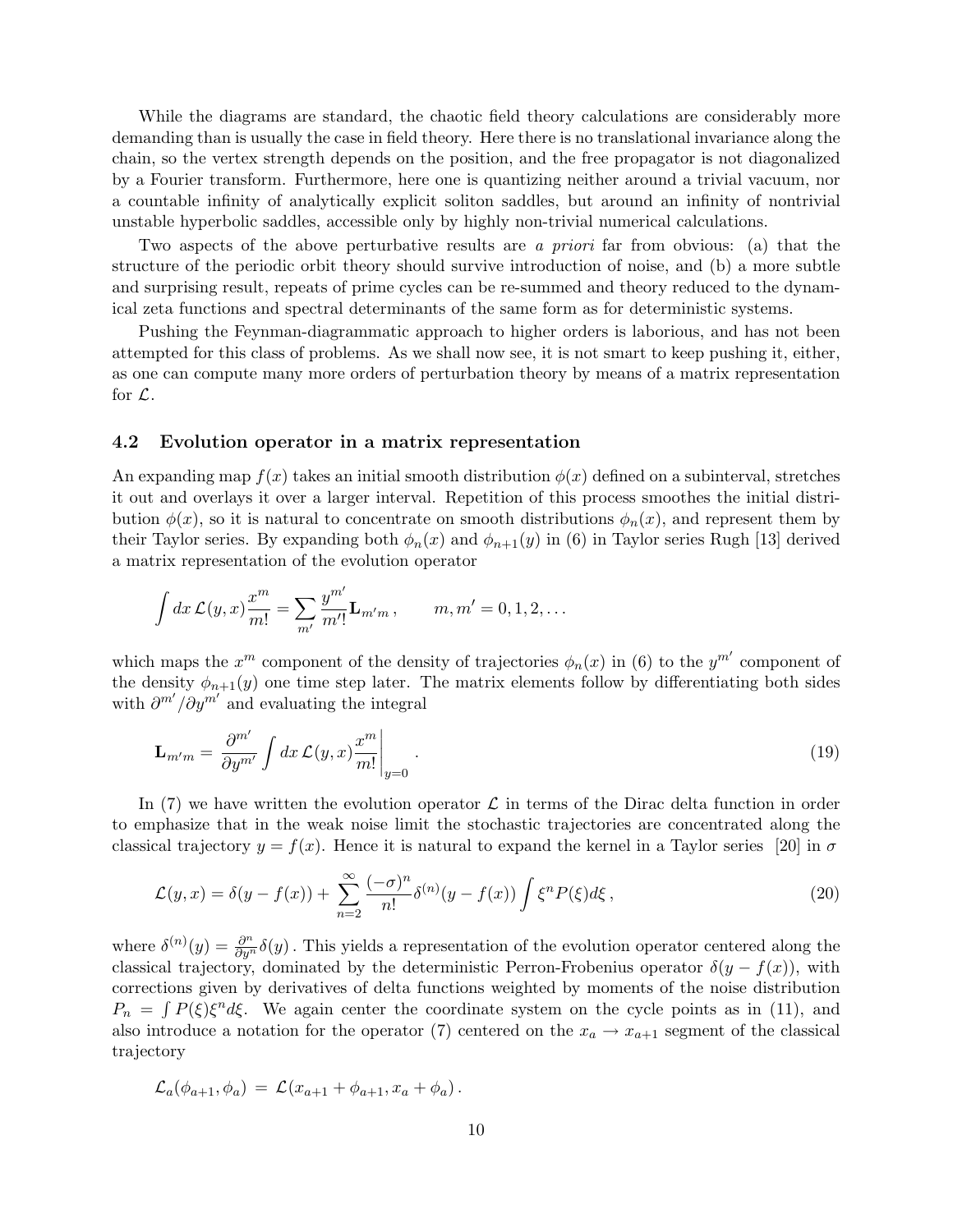The weak noise expansion  $(20)$  for the *a*-th segment operator is given by

$$
\mathcal{L}_a(\phi_{a+1}, \phi_a) = \delta(\phi_{a+1} - f_a(\phi_a)) + \sum_{n=2}^{\infty} \frac{(-\sigma)^n}{n!} P_n \delta^{(n)}(\phi_{a+1} - f_a(\phi_a)). \tag{21}
$$

As the evolution operator has a simple  $\delta$ -function form, the local matrix representation (19) of  $\mathcal{L}_a$ centered on the  $x_a \rightarrow x_{a+1}$  segment of the deterministic trajectory can be evaluated recursively in terms of derivatives of the map f. The  $L_a$  matrix elements are easily evaluated iteratively by computer algebra, with finite dimensional truncations to introducing exponentially small errors.

The trace formula (8) takes now a matrix form

$$
\text{tr}\,\frac{z\mathcal{L}}{1-z\mathcal{L}}\bigg|_{\text{sc}} = \sum_{p} n_p \text{tr}\,\frac{z^{n_p}\mathbf{L}_p}{1-z^{n_p}\mathbf{L}_p}\,,\tag{22}
$$

where  $\mathbf{L}_p = \mathbf{L}_{n_p} \cdots \mathbf{L}_2 \mathbf{L}_1$  is the contribution of the p cycle. The subscript se is a reminder that this is a saddlepoint, or semiclassical approximation, valid as an asymptotic series in the limit of weak noise. Vattay [19] interprets the local matrix representation of the evolution operator as follows. The matrix identity log det  $=$  tr log together with the trace formula (22) yields

$$
\det(1 - z\mathcal{L})|_{\rm sc} = \prod_p \det(1 - z^{n_p} \mathbf{L}_p),\tag{23}
$$

so in the saddlepoint approximation the spectrum of the *global* evolution operator  $\mathcal L$  is pieced together from the local spectra computed cycle-by-cycle on neighborhoods of individual prime cycles with periodic boundary conditions. The meaning of the k-th term in the trace formula (18) is now clear; it is the  $k$ -th eigenvalue of the local evolution operator restricted to the  $p$ -th cycle neighborhood.

Using this matrix representation Dettmann [25] was able to compute corrections to orders 64 (!) in noise strength, a feat simply impossible along the Feynman-diagrammatic line of attack. In retrospect, the matrix representation method for solving the stochastic evolution is eminently  $s$ ensible — after all, that is the way one solves a close relative to stochastic PDEs, the Schrödinger equation. What is new is that the problem is being solved locally, periodic orbit by periodic orbit, by translation to coordinates intrinsic to the periodic orbit. It is this natural local basis that makes the matrix representation so simple.

In ref. [17] we take this observation one step further; as the dynamics is nonlinear, why not search for a nonlinear coordinate transformation that makes the intrinsic coordinates as simple as possible?

#### 4.3 Smooth conjugacies

This step injects into field theory a method standard in the construction of normal forms for bifurcations [21]. The idea is to perform a smooth nonlinear coordinate transformation  $x = h(y)$ ,  $f(x) = h(g(h^{-1}(x)))$  that flattens out the vicinity of a fixed point and makes the map linear in an open neighborhood,  $f(x) \rightarrow g(y) = \mathbf{J} \cdot y$ .



an arbitrary coordinatization



intrinsic, flat coordinates

=⇒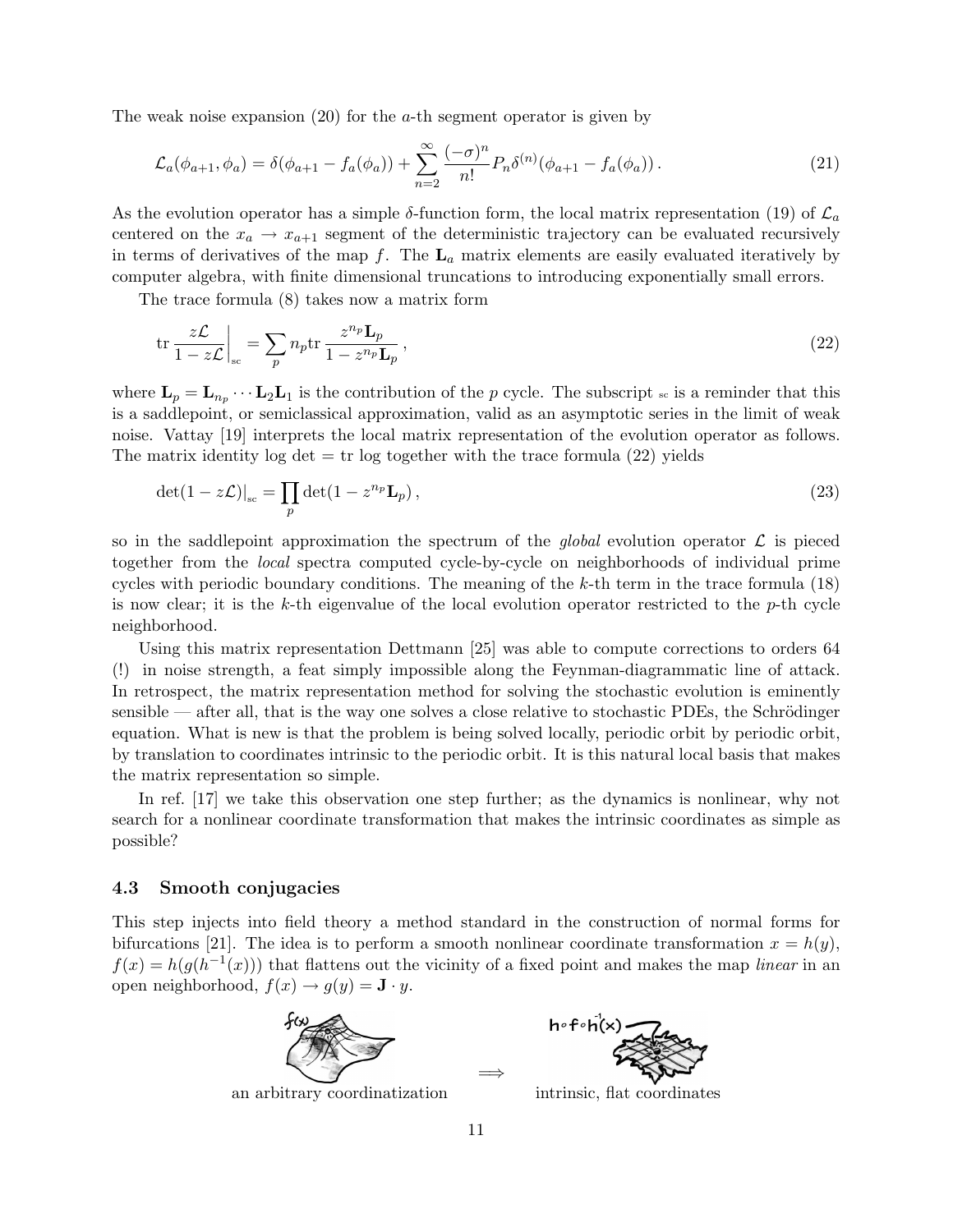The key idea of flattening the neighborhood of a saddlepoint can be traced back to Poincaré's celestial mechanics, and is perhaps not something that a field theorist would instinctively hark to as a method of computing perturbative corrections. This local rectification of a map can be implemented only for isolated non-degenerate fixed points (otherwise higher terms are required by the normal form expansion around the point), and only in finite neighborhoods, as the conjugating functions in general have finite radia of convergence.

We proceed in two steps. First, substitution of the weak noise perturbative expansion of the evolution operator  $(21)$  into the trace centered on cycle c generates products of derivatives of δ-functions:

$$
\operatorname{tr} \mathcal{L}^n|_c = \cdots + \int [d\phi] \left\{ \cdots \delta^{(m')}(\phi'' - f_a(\phi')) \, \delta^{(m)}(\phi' - f_{a-1}(\phi)) \cdots \right\} + \cdots
$$

The integrals are evaluated as in (19), yielding recursive derivative formulas such as

$$
\int dx \, \delta^{(m)}(y) = \frac{1}{|y'(x)|} \left( -\frac{d}{dx} \frac{1}{y'(x)} \right)^m \Big|_{y=0} , \qquad y = f(x) - x . \tag{24}
$$

or *n*-point integrals, with derivatives distributed over *n* different  $\delta$ -functions.

Next we linearize the neighborhood of the a-th cycle point. For a 1-dimensional map  $f(x)$  with a fixed point  $f(0) = 0$  of stability  $\Lambda = f'(0)$ ,  $|\Lambda| \neq 1$  we search for a smooth conjugation  $h(x)$  such that:

$$
f(x) = h(\Lambda h^{-1}(x)), \quad h(0) = 0, \quad h'(0) = 1.
$$
\n(25)

In higher dimensions  $\Lambda$  is replaced by the Jacobian matrix **J**. For a periodic orbit each point around the cycle has a differently distorted neighborhood, with differing second and higher derivatives, so the conjugation function  $h_a$  has to be computed point by point,

$$
f_a(\phi) = h_{a+1}(f'_a h_a^{-1}(\phi)).
$$

An explicit expression for  $h_a$  in terms of f is obtained by iterating around the whole cycle, and using the chain rule (15) for the cycle stability  $\Lambda_p$ 

$$
f_a^{n_p}(\phi) = h_a(\Lambda_p h_a^{-1}(\phi)), \qquad (26)
$$

so each  $h_a$  is given by some combination of  $f_a$  derivatives along the cycle. Expand  $f(x)$  and  $h(x)$ 

$$
f(x) = \Lambda x + x^2 f_2 + x^3 f_3 + \dots
$$
,  $h(y) = y + y^2 h_2 + y^3 h_3 + \dots$ ,

and equate recursively coefficients in the functional equation  $h(\Lambda y) = f(h(y))$  expansion

$$
h(\Lambda u) - \Lambda h(u) = \sum_{n=2}^{\infty} f_m (h(u))^m . \tag{27}
$$

This yields the expansion for the conjugation function h in terms of the mapping  $f$ 

$$
h_2 = \frac{f_2}{\Lambda(\Lambda - 1)}, \qquad h_3 = \frac{2f_2^2 + \Lambda(\Lambda - 1)f_3}{\Lambda^2(\Lambda - 1)(\Lambda^2 - 1)}, \qquad \cdots \qquad (28)
$$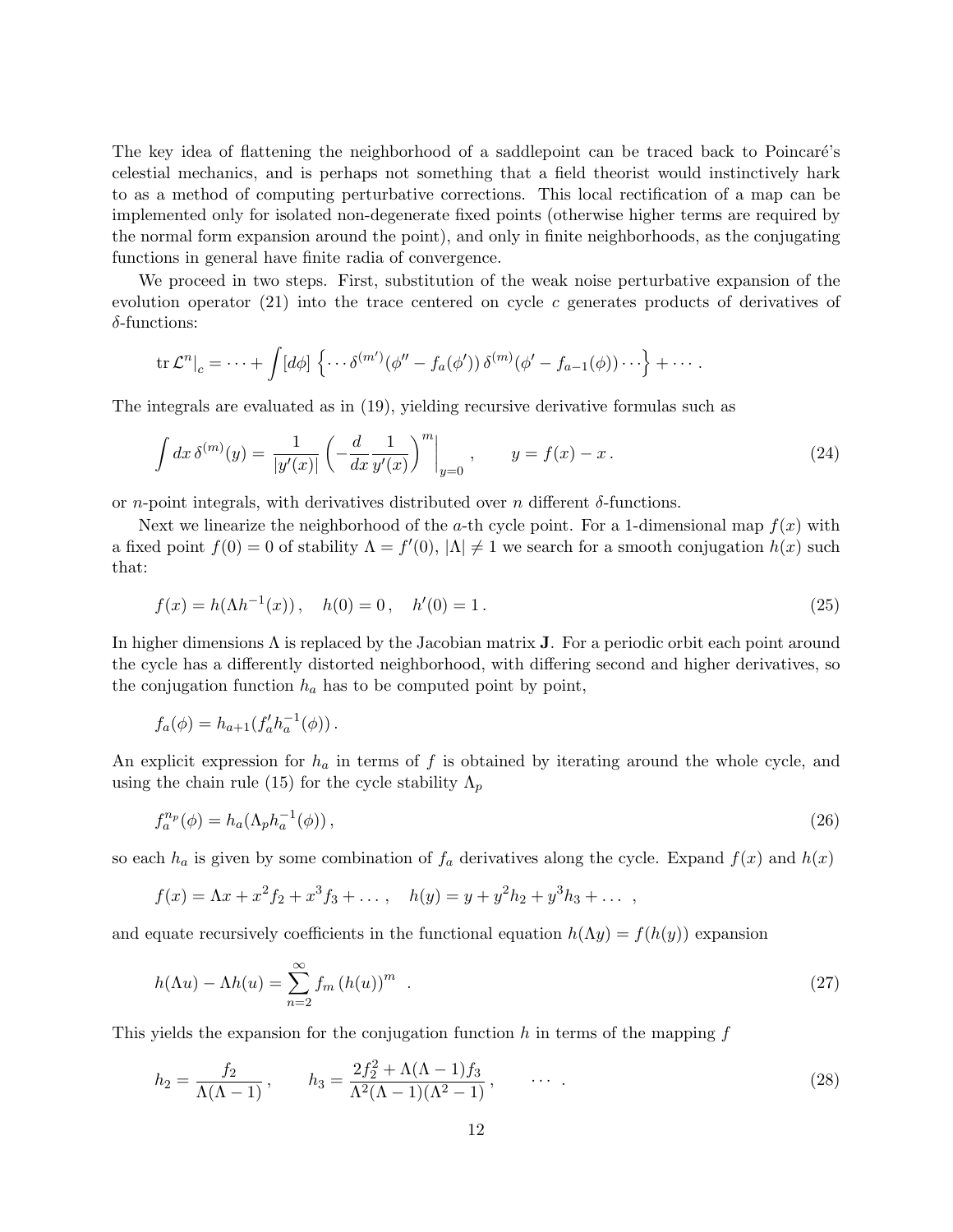The periodic orbit conjugating functions  $h_a$  are obtained in the same way from (26), with proviso that the cycle stability is not marginal,  $|\Lambda_p| \neq 1$ .

What is gained by replacing the perturbation expansion in terms of  $f^{(m)}$  by a perturbation expansion for the conjugacy function  $h$ ? Once the neighborhood of a fixed point is linearized, the conjugation formula for the repeats of the map

$$
f^r(x) = h(\Lambda^r h^{-1}(x))
$$

can be used to compute derivatives of a function composed with itself  $r$  times. The expansion for arbitrary number of repeats depends on the conjugacy function  $h(x)$  computed for a *single* repeat, and all the dependence on the repeat number is carried by polynomials in  $\Lambda^r$ , a result that emerged as a surprise in the Feynman diagrammatic approach of sect. 4.1. The integrals such as  $(24)$  evaluated on the r-th repeat of prime cycle p

$$
y(x) = f^{n_p r}(x) - x \tag{29}
$$

have a simple dependence on the conjugating function  $h$ 

$$
\frac{1}{3!} \frac{\partial^2}{\partial y^2} \frac{1}{y'(0)} = \frac{\Lambda^r (1 + \Lambda^r)}{(\Lambda^r - 1)^3} (2h_2^2 - h_3)
$$
\n(30)

The evaluation of  $n$ -point integrals is more subtle  $[17]$ . The final result of all these calculations is that expressions of form (30) depend on the conjugation function determined from the iterated map, with the saddlepoint approximation to the spectral determinant given by

$$
\det(1 - z\mathcal{L}_{\sigma})|_{\rm sc} = \prod_{p} \prod_{k=0}^{\infty} (1 - t_{p,k})
$$

in terms of local p-cycle eigenvalues

$$
t_{p,k} = \frac{z^{n_p}}{|\Lambda_p| \Lambda_p^k} e^{\frac{\sigma^2}{2} P_2 w_{p,k}^{(2)} + \frac{\sigma^3}{3!} P_3 w_{p,k}^{(3)} + \frac{\sigma^4}{4!} P_4 w_{p,k}^{(4)} + O(\sigma^6)}
$$
  

$$
w_{p,k}^{(2)} = (k+1)^2 \sum_a (2h_{a,2}^2 - h_{a,3}), \qquad w_{p,k}^{(3)} = \cdots, \cdots.
$$

accurate up to order  $\sigma^4$ .  $w^{(3)}$ ,  $w^{(4)}$  are computed in ref. [17]. What is remarkable about these results is their simplicity when expressed in terms of the conjugation function  $h$ , as opposed to the Feynman diagram sums, in which each diagram contributes a sum like the one in (17), or worse. Furthermore, both the conjugation and the matrix approaches are easily automatized, as they require only recursive evaluation of derivatives, as opposed to the handcrafted Feynman diagrammar.

Simple minded as they might seem, discrete stochastic processes are a great laboratory for testing ideas that would otherwise be hard to test. Dettmann, Palla, Vattay, Voros and Søndergaard [22, 23, 24] have used a 1-dimensional repeller of bounded nonlinearity and complete binary symbolic dynamics to check numerically the above results, and computed the leading eigenvalue of  $\mathcal L$  by no less than five different methods; Dettmann [25] has carried this calculation to the first 64 orders(!) in noise strength. As anticipated by Rugh [13], the evolution operator eigenvalues converge superexponentially with the cycle length; addition of cycles of period  $(n+1)$  to the set of all cycles up to length n *doubles* the number of significant digits in the perturbative prediction. However, as the series is asymptotic, for realistic values of the noise strength summations beyond all orders are needed [24, 25].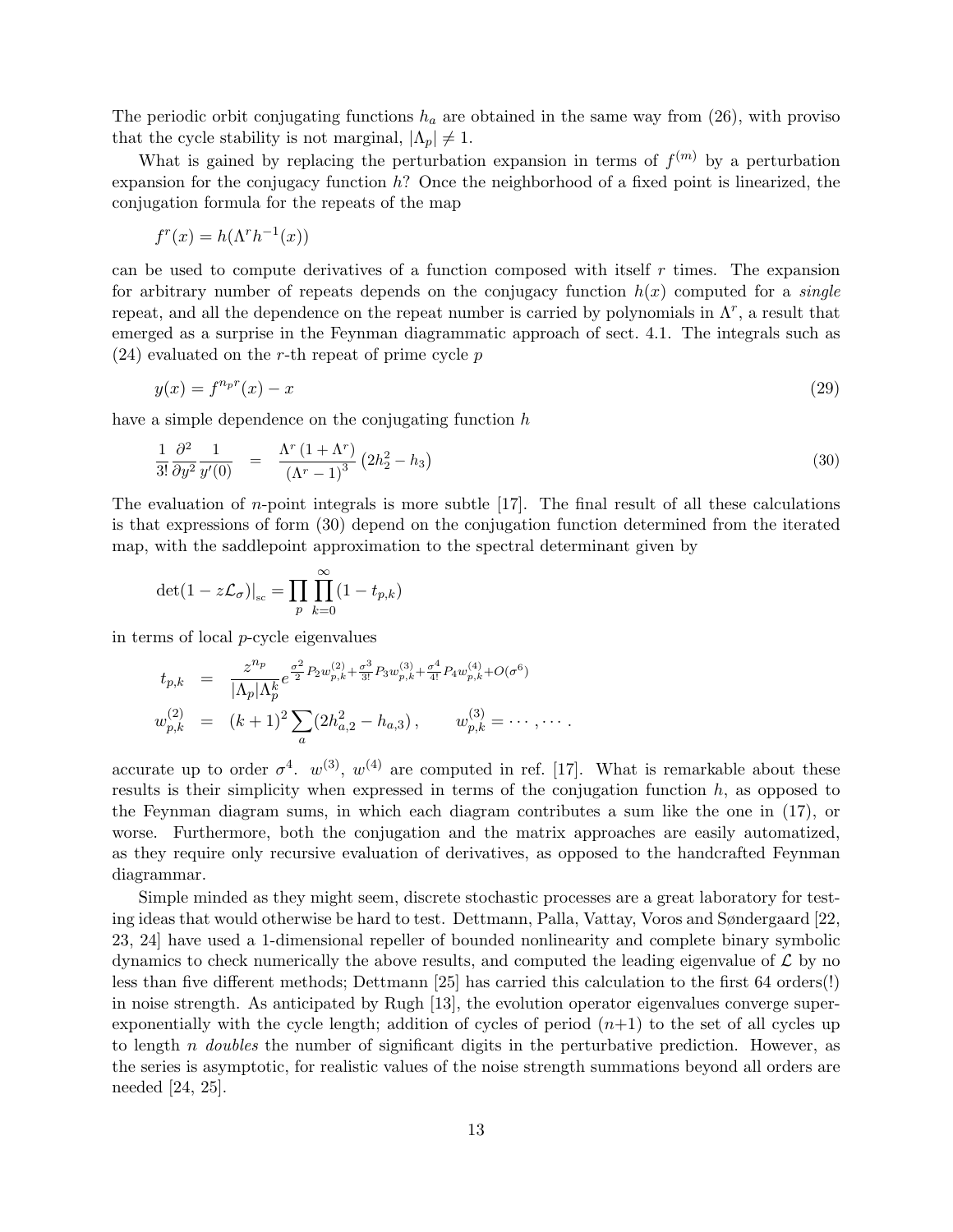# 5 Proposed research

The periodic orbit theory approach to strongly nonlinear field theories is to visualize turbulence as a sequence of near recurrences in a repertoire of unstable spatio-temporal patterns. The investigations discussed above are first steps in the direction of implementing this program. If funded, this project would focus on three goals, attainable within the proposed 3-year framework.

1. Systems of infinite spatial extent: The dynamics over large space and time scales should be built up from small, computable patches of periodic solutions. So far, existence of a hierarchy of spatio-temporally periodic solutions of a nonlinear field theory resticted to a small finite spatial intervals has been demonstrated, and the periodic orbit theory has been tested in evaluation of global averages for such system. But there is a big conceptual gap to bridge between what has been achieved, and what needs to be done: The system has been probed in its weakest turbulence regime. Numerical simulations demonstrate that as the viscosity decreases (or the size of the system increases), the "flame front" becomes increasingly unstable and turbulent. The task of the theory is to describe this spatio-temporal turbulence and yield quantitative predictions for its measurable consequences. It is an open question to what extent the approach remains implementable as the system goes more turbulent. A preliminary exploration (with C.P. Dettmann, unpublished) of equilibria of the infinite extent Kuramoto-Sivashinsky system gives us confidence that a hierarchy of spatio-temporally periodic solutions can also be determined for systems of infinite spatial extent, and new, variational methods for determining recurrent patterns are currently under development [26, 27].

2. A trace formula quantization of infinite dimensional systems: The Cvitanović-Eckhardt [10] classical trace formula (4) has been successfully applied to dissipative extended systems. However, even though we are emboldened by other successes of the periodic orbit theory for low-dimensional Hamiltonian systems, we do not know whether it will work for a Hamiltonian field theory. And even if it works for classical Hamiltonian field theories, we do not know whether it will give us the quantum "chaotic field theory" sketched above. As a key part of this proposal, a new semiclassical trace formula needs to be derived, a trace formula that combines Gutzwiller approach to unstable expanding directions with the Bohr-Sommerfeld quantization of the (infinity of) elliptically stable degrees of freedom of a Hamiltonian field theory. A preliminary exploration (with my student R. Paskauskas, unpublished) inspired by the work of my colleague T. Uzer and collaborators [28], suggests that such a formula exists for finite-dimensional Hamiltonian problems.

3. Beyond Feynman-diagrammatic expansions: We have formulated a semiclassical perturbation theory for stochastic trace formulas with support on infinitely many chaotic saddles. The central object of the periodic orbit theory, the trace of the evolution operator, is a discrete path integral, like those found in field theory and statistical mechanics. The weak noise perturbation theory, likewise, resembles perturbative field theory, and can be cast into the standard field-theoretic language of Feynman diagrams. However, we found out that both the matrix and the nonlinear conjugacy perturbative methods are superior to the standard approach. In contrast to previous perturbative expansions around vacua and instanton solutions, the location and local properties of each saddlepoint must be found numerically.

The key idea in the new formulation of perturbation theory is this: Instead of separating the action into quadratic and "interaction" parts, one first performs a nonlinear field transformation which turns the saddle point into an exact quadratic form. The price one pays for this is the Jacobian of the nonlinear field transformation — but it turns out that the perturbation expansion of this Jacobian in terms of the conjugating function is order-by-order more compact than the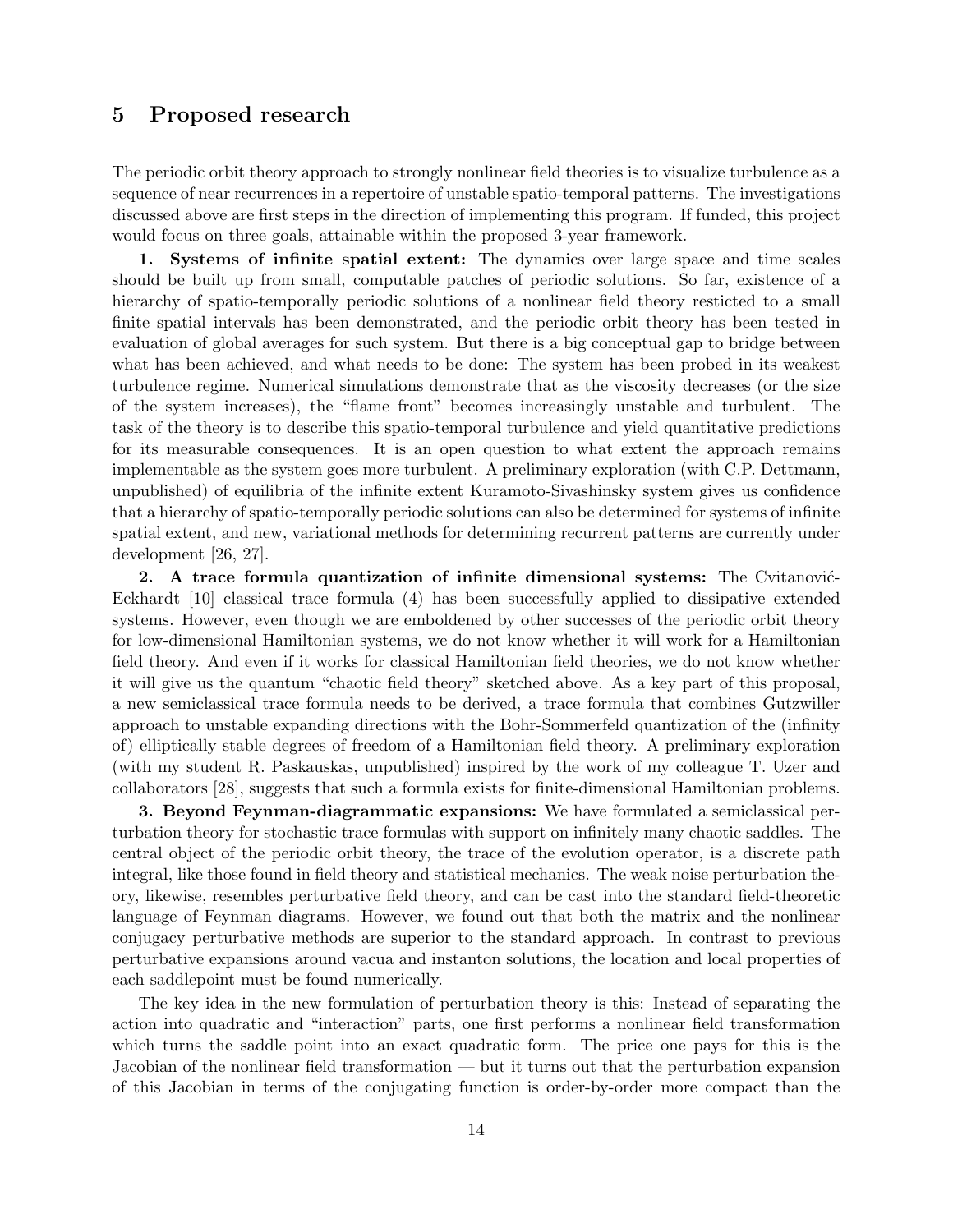Feynman-diagrammatic expansion.

Broader impact: A modern education in the tools and methods of nonlinear science requires training that bridges traditional discipline boundaries. Students will acquire both the mathematical tools and develop physical intuition needed to tackle complex nonlinear problems arising in many different scientific fields. The CNS environment will complement the research component with a broad range of activities: interdepartmental research seminars, student-run seminars, an active visiting scientist program, and close interactions with Georgia Tech groups working on related problems [29, 30, 31], such as pattern formation and control, high-dimensional dynamics, coherent structures in turbulent flows. Collaborative visits to project partners (C.P. Dettmann - Bristol, G. Vattay - Budapest, and others) will provide additional training experience and opportunities, both domestic and abroad.

The outreach initiatives will include undergraduate research participation and an advanced nonlinear dynamics course. Currently under development by the ChaosBook cross-disciplinary team (particle physicists, nuclear physicists, condensed matter experimentalists and mathematicians), this novel hyper-linked web-based advanced graduate course [11] is already reaching students across the globe.

### 6 Prior, current and pending support

PI is currently Glen Robinson Chair in Nonlinear Sciences and director of the newly created Georgia Tech Center for Nonlinear Science (CNS). As a recent arrival to US, he has no NSF support. However, in the period 1997-2000, prior to moving to  $GT$ , P. Cvitanović led the initiative to create a Center for Complex Systems at the Northwestern University, and was the original PI on the IGERT #9987577: Complex Systems in Science and Engineering program, awarded to Northwestern for the period 2000-2004.

Prior to moving to US, Cvitanović founded and directed in the period 1993-1998 Center for Chaos and Turbulence Studies (CATS) at the Niels Bohr Institute, Copenhagen, a cross-disciplinary effort which became one of Europe's leading centers for nonlinear science, housing and in part funding approximately 15 faculty, 8 post-docs, 45 graduate students, 15 long term visitors, 40 short term visitors, and 5 workshops/conferences in any given year.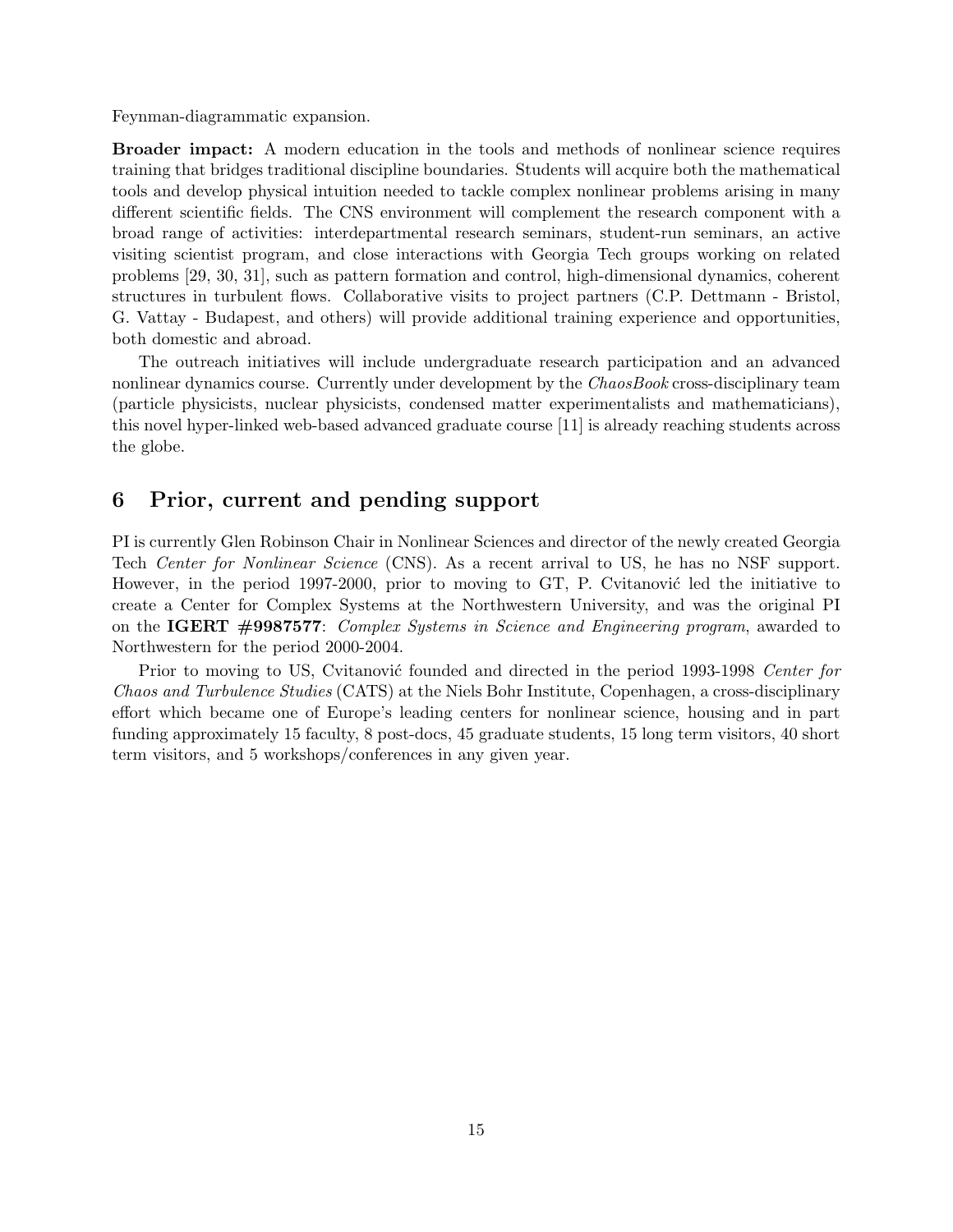## References

- [1] V.W. Hughes and T. Kinoshita, Rev. Mod. Phys. 71 (1999) S133.
- [2] R.S. Van Dyck, Jr., P.B. Schwinberg, H.G. Dehmelt, Phys. Rev. Lett. 59 (1987) 26.
- [3] K.G. Wilson, Phys. Rev. D 10 (1974) 2445.
- [4] A.A. Belavin, A.M. Polyakov, A.S. Swartz, Yu.S. Tyupkin, Phys. Lett. B 59 (1975) 85.
- [5] M.C. Gutzwiller, Chaos in Classical and Quantum Mechanics (Springer, New York 1990).
- [6] Y. Kuramoto and T. Tsuzuki, Progr. Theor. Physics 55 (1976) 365; G.I. Sivashinsky, Acta Astr. 4 (1977) 1177.
- [7] F. Christiansen, P. Cvitanović, V. Putkaradze, Nonlinearity 10 (1997) 1.
- [8] P. Holmes, J.L. Lumley and G. Berkooz, Turbulence, Coherent Structures, Dynamical Systems and Symmetry (Cambridge U. Press, Cambridge 1996).
- [9] S.M. Zoldi and H.S. Greenside, Phys. Rev. E 57 (1998) R2511.
- [10] P. Cvitanović and B. Eckhardt, *J. Phys.*  $\bf{A}$  **24**, L237 (1991).
- [11] P. Cvitanović et al., *Classical and Quantum Chaos* (Niels Bohr Institute, Copenhagen 2000); www.nbi.dk/ChaosBook.
- [12] P. Gaspard, "Chaos, Scattering and Statistical Mechanics" (Cambridge Univ. Press, Cambridge 1997).
- [13] H.H. Rugh, Nonlinearity 5 (1992) 1237.
- [14] P. Gaspard and D. Alonso, *Phys. Rev.* **A 47** (1993) R3468.
- [15] P. Cvitanović, C.P. Dettmann, R. Mainieri, G. Vattay, *J. Stat. Phys.* **93** (1998) 981; chao-dyn/9807034.
- [16] P. Cvitanović, C.P. Dettmann, G. Palla, N. Søndergård, G. Vattay, Phys. Rev. E 60 (1999) 3936; chao-dyn/9904027.
- [17] P. Cvitanović, C.P. Dettmann, R. Mainieri, G. Vattay, *Nonlinearity* 12 (1999) 939; chao-dyn/9811003.
- [18] P. Cvitanović, Field theory (Nordita, Copenhagen, 1983); www.nbi.dk/FieldTheory.
- [19] G. Vattay and P.E. Rosenqvist, Phys. Rev. Lett. 76 (1996) 335, chao-dyn/9509015; G. Vattay, Phys. Rev. Lett. 76 (1996) 1059.
- [20] S. Watanabe, Ann. of Prob. 15 (1987) 1.
- [21] See for example A. Katok and B. Hasselblatt, Introduction to the Modern Theory of Dynamical Systems (Cambridge University Press, Cambridge, 1995).
- [22] N. Søndergaard, G. Vattay, G. Palla and A. Voros, Asymptotics of high order noise corrections, J. Stat. Phys. to appear  $(2000)$ ; chao-dyn/9911016